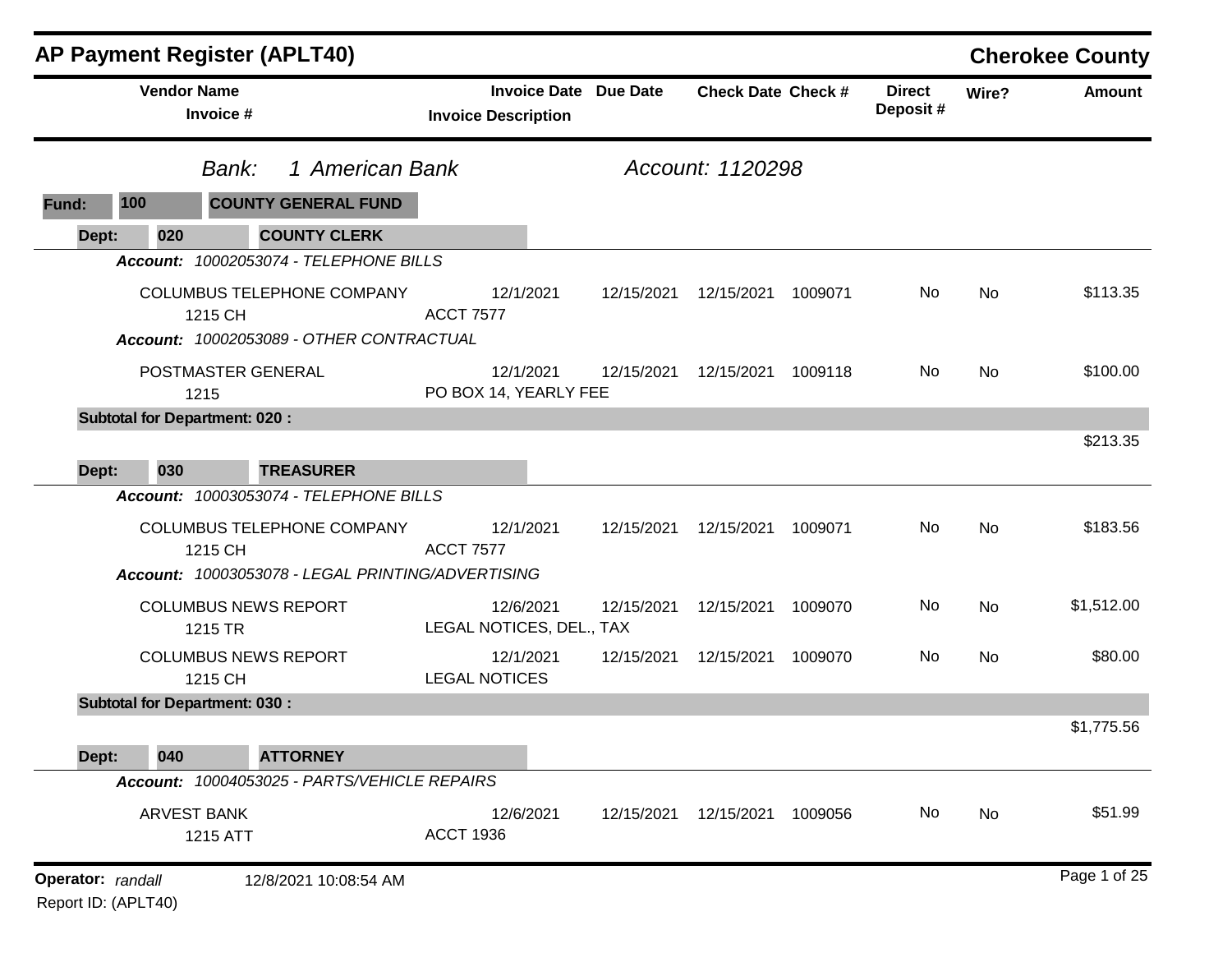| <b>AP Payment Register (APLT40)</b>                                                        |                                                            |            |                           |         |                           |           | <b>Cherokee County</b> |
|--------------------------------------------------------------------------------------------|------------------------------------------------------------|------------|---------------------------|---------|---------------------------|-----------|------------------------|
| <b>Vendor Name</b><br>Invoice #                                                            | <b>Invoice Date Due Date</b><br><b>Invoice Description</b> |            | <b>Check Date Check #</b> |         | <b>Direct</b><br>Deposit# | Wire?     | <b>Amount</b>          |
| Account: 10004053030 - GASOLINE                                                            |                                                            |            |                           |         |                           |           |                        |
| ARVEST BANK<br>1215 ATT<br>Account: 10004053068 - OTHER COMMODITIES                        | 12/6/2021<br><b>ACCT 1936</b>                              | 12/15/2021 | 12/15/2021                | 1009056 | No                        | <b>No</b> | \$102.43               |
| <b>CULLIGAN OF JOPLIN</b><br>202366<br>Account: 10004053074 - TELEPHONE BILLS              | 12/6/2021<br><b>INV 200879</b>                             | 12/15/2021 | 12/15/2021                | 1009076 | No                        | <b>No</b> | \$8.50                 |
| COLUMBUS TELEPHONE COMPANY<br>1215 CH<br>Account: 10004053078 - LEGAL PRINTING/ADVERTISING | 12/1/2021<br><b>ACCT 7577</b>                              | 12/15/2021 | 12/15/2021                | 1009071 | No                        | <b>No</b> | \$204.95               |
| <b>COLUMBUS NEWS REPORT</b><br>1215 AT<br>Account: 10004053085 - WITNESS FEES & TRAVEL     | 12/6/2021<br><b>LEGAL NOTICES</b>                          | 12/15/2021 | 12/15/2021                | 1009070 | No                        | <b>No</b> | \$104.00               |
| MAPLE UNCOMMON HOTEL<br>536524<br>Account: 10004053089 - OTHER CONTRACTUAL                 | 12/6/2021<br><b>INV 536524</b>                             | 12/15/2021 | 12/15/2021                | 1009109 | No                        | <b>No</b> | \$741.75               |
| ARVEST BANK<br>1215 AT2                                                                    | 12/6/2021<br><b>ACCT 1977</b>                              | 12/15/2021 | 12/15/2021                | 1009056 | No                        | No        | \$38.00                |
| <b>VERIZON WIRELESS</b><br>9892969418                                                      | 12/6/2021<br>INV 9892969418                                | 12/15/2021 | 12/15/2021                | 1009131 | No                        | No        | \$80.02                |
| <b>Subtotal for Department: 040:</b>                                                       |                                                            |            |                           |         |                           |           | \$1,331.64             |
| 050<br><b>REGISTER OF DEEDS</b><br>Dept:                                                   |                                                            |            |                           |         |                           |           |                        |
| Account: 10005053074 - UTILITIES/TELEPHONE BILLS                                           |                                                            |            |                           |         |                           |           |                        |
| COLUMBUS TELEPHONE COMPANY<br>1215 CH<br>Account: 10005053075 - DUES/SUBSCRIPTIONS         | 12/1/2021<br><b>ACCT 7577</b>                              |            | 12/15/2021  12/15/2021    | 1009071 | No                        | No        | \$91.40                |
| <b>Operator:</b> randall<br>12/8/2021 10:08:54 AM                                          |                                                            |            |                           |         |                           |           | Page 2 of 25           |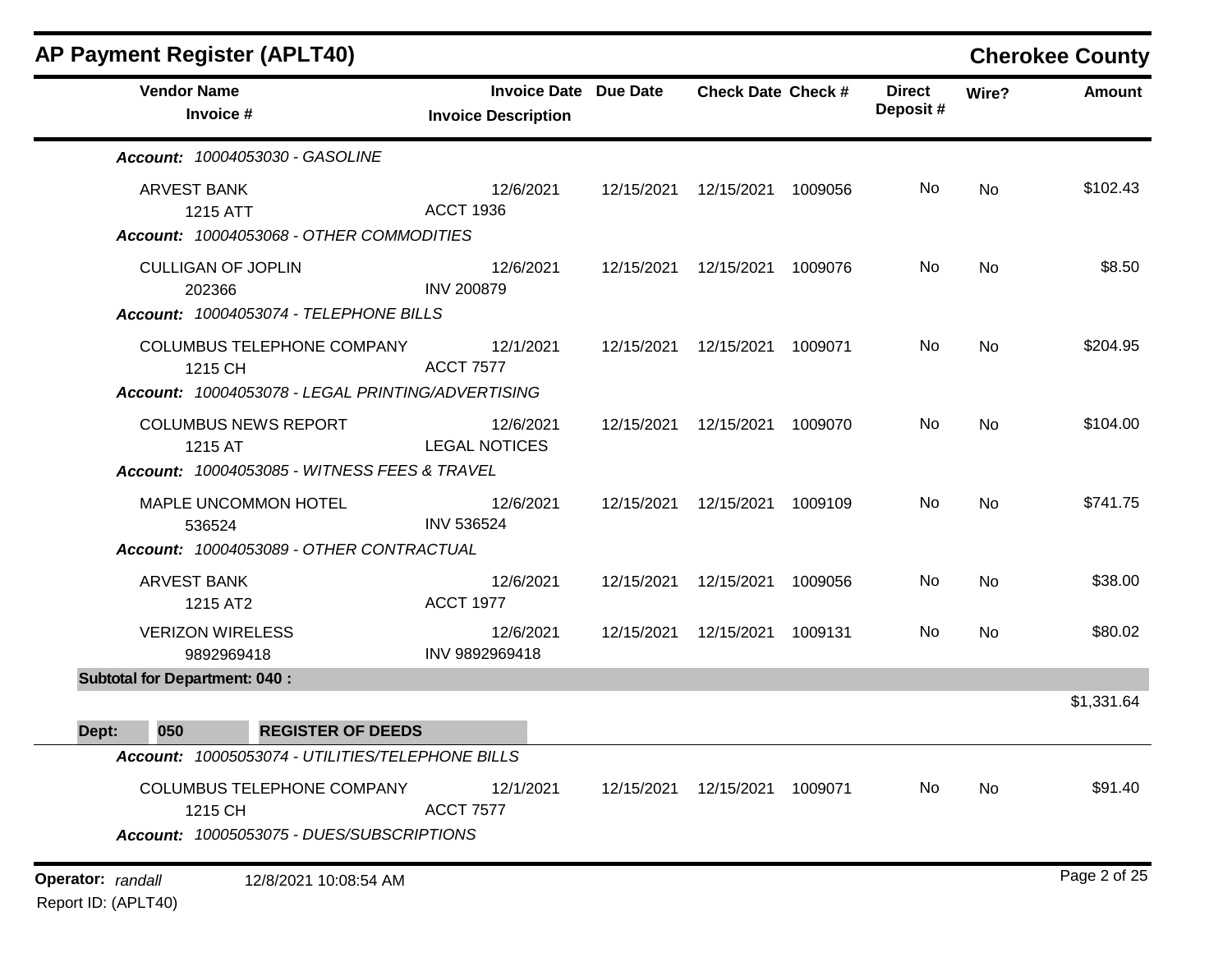|                                        |                                                                        | <b>AP Payment Register (APLT40)</b>                  |                                 |                              |                           |         |                           |           | <b>Cherokee County</b> |
|----------------------------------------|------------------------------------------------------------------------|------------------------------------------------------|---------------------------------|------------------------------|---------------------------|---------|---------------------------|-----------|------------------------|
|                                        | <b>Vendor Name</b><br>Invoice #                                        |                                                      | <b>Invoice Description</b>      | <b>Invoice Date Due Date</b> | <b>Check Date Check #</b> |         | <b>Direct</b><br>Deposit# | Wire?     | <b>Amount</b>          |
|                                        | POSTMASTER GENERAL<br>1215 ROD<br><b>Subtotal for Department: 050:</b> |                                                      | 12/1/2021<br>PO BOX 228, 1 YEAR | 12/15/2021                   | 12/15/2021                | 1009118 | No                        | <b>No</b> | \$160.00               |
|                                        |                                                                        |                                                      |                                 |                              |                           |         |                           |           | \$251.40               |
| Dept:                                  | 060                                                                    | <b>SHERIFF &amp; JAIL</b>                            |                                 |                              |                           |         |                           |           |                        |
|                                        |                                                                        | Account: 10006053021 - PRINTING/OFFICE SUPPLIES      |                                 |                              |                           |         |                           |           |                        |
|                                        | <b>QUILL CORPORATION</b><br>21201628                                   |                                                      | 12/6/2021<br>INV 21201628       | 12/15/2021                   | 12/15/2021                | 1009122 | No.                       | <b>No</b> | \$705.99               |
| <b>ARVEST BANK</b><br>1215 SH5         |                                                                        | 12/6/2021<br><b>ACCT 1738</b>                        | 12/15/2021                      | 12/15/2021                   | 1009055                   | No      | <b>No</b>                 | \$11.85   |                        |
| <b>ARVEST BANK</b><br>1215 SH6         |                                                                        | 12/6/2021<br><b>ACCT1753</b>                         | 12/15/2021                      | 12/15/2021                   | 1009055                   | No      | <b>No</b>                 | \$7.38    |                        |
|                                        | FOUR STATE PRINTING<br>11572                                           |                                                      | 12/1/2021<br><b>INV 11572</b>   | 12/15/2021                   | 12/15/2021                | 1009087 | No                        | No        | \$125.00               |
| QUILL CORPORATION<br>20895094          |                                                                        | 12/6/2021<br>INV 20895094                            | 12/15/2021                      | 12/15/2021                   | 1009122                   | No      | <b>No</b>                 | \$369.62  |                        |
|                                        |                                                                        | Account: 10006053022 - EMPLOYEE UNIFORMS/ACCESSORIES |                                 |                              |                           |         |                           |           |                        |
|                                        | <b>ARVEST BANK</b><br>1215 SH <sub>2</sub>                             |                                                      | 12/6/2021<br><b>ACCT 1605</b>   | 12/15/2021                   | 12/15/2021                | 1009056 | No                        | <b>No</b> | \$41.03                |
| <b>ARVEST BANK</b><br>1215 SH          |                                                                        | 12/6/2021<br><b>ACCT 8604</b>                        | 12/15/2021                      | 12/15/2021                   | 1009056                   | No      | <b>No</b>                 | \$203.20  |                        |
| SOUTHERN UNIFORM & EQUIPMENT<br>125865 |                                                                        | 12/6/2021<br><b>INV 125865</b>                       | 12/15/2021                      | 12/15/2021                   | 1009124                   | No      | No                        | \$252.99  |                        |
|                                        | <b>ARVEST BANK</b><br>1215 SH1                                         |                                                      | 12/6/2021<br><b>ACCT 1605</b>   | 12/15/2021                   | 12/15/2021                | 1009056 | No                        | <b>No</b> | \$183.58               |
|                                        | 126122                                                                 | SOUTHERN UNIFORM & EQUIPMENT                         | 12/6/2021<br><b>INV 126122</b>  | 12/15/2021                   | 12/15/2021                | 1009124 | No.                       | No.       | \$67.99                |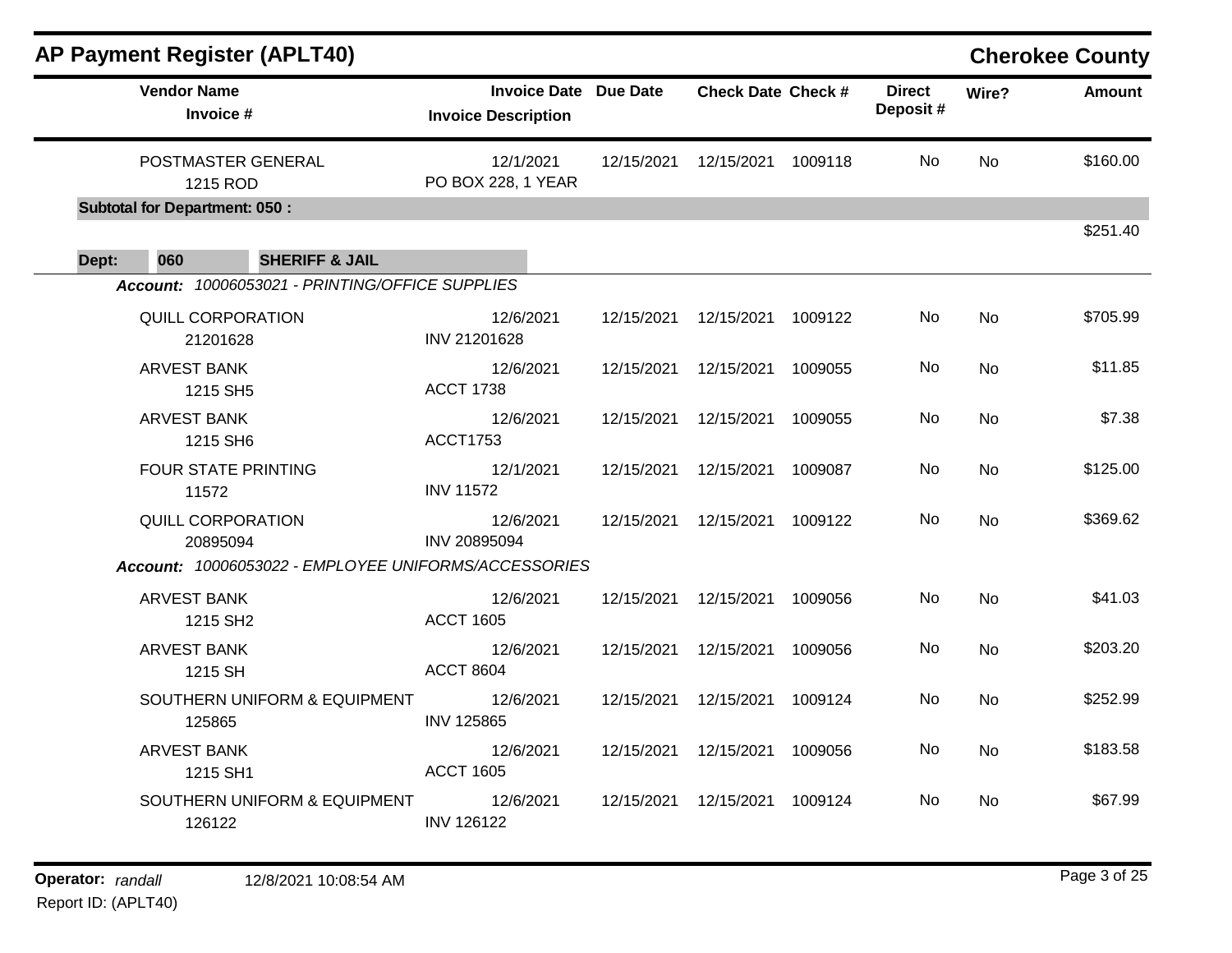| <b>Vendor Name</b><br>Invoice #                                                        | <b>Invoice Date Due Date</b><br><b>Invoice Description</b> | <b>Check Date Check #</b>       |         | <b>Direct</b><br>Deposit# | Wire?     | <b>Amount</b> |
|----------------------------------------------------------------------------------------|------------------------------------------------------------|---------------------------------|---------|---------------------------|-----------|---------------|
| <b>ARVEST BANK</b><br>1215 SH                                                          | 12/6/2021<br><b>ACCT 8604</b>                              | 12/15/2021  12/15/2021          | 1009056 | No                        | <b>No</b> | \$324.82      |
| SOUTHERN UNIFORM & EQUIPMENT<br>123368<br>Account: 10006053025 - PARTS/VEHICLE REPAIRS | 12/6/2021<br><b>INV 123368</b>                             | 12/15/2021  12/15/2021  1009124 |         | No                        | <b>No</b> | \$64.99       |
| FRANK FLETCHER DODGE<br>139190                                                         | 12/1/2021<br><b>INV 139190</b>                             | 12/15/2021  12/15/2021  1009088 |         | No                        | <b>No</b> | \$6.29        |
| FRANK FLETCHER DODGE<br>139392                                                         | 12/6/2021<br><b>INV139392</b>                              | 12/15/2021  12/15/2021  1009088 |         | No                        | <b>No</b> | \$23.42       |
| NATALINIS AUTOMOTIVE<br>790452                                                         | 12/1/2021<br><b>INV 790452</b>                             | 12/15/2021  12/15/2021          | 1009117 | No                        | No        | \$258.44      |
| NATALINIS AUTOMOTIVE<br>790092                                                         | 12/1/2021<br><b>INV 790092</b>                             | 12/15/2021  12/15/2021          | 1009117 | No                        | <b>No</b> | \$152.67      |
| NATALINIS AUTOMOTIVE<br>791074                                                         | 12/6/2021<br><b>INV 791074</b>                             | 12/15/2021  12/15/2021          | 1009116 | No                        | <b>No</b> | \$81.99       |
| NATALINIS AUTOMOTIVE<br>791129                                                         | 12/6/2021<br><b>INV791129</b>                              | 12/15/2021  12/15/2021          | 1009116 | No                        | <b>No</b> | \$43.49       |
| NATALINIS AUTOMOTIVE<br>791115                                                         | 12/6/2021<br><b>INV 791115</b>                             | 12/15/2021  12/15/2021          | 1009116 | No                        | No        | \$247.06      |
| NATALINIS AUTOMOTIVE<br>790453                                                         | 12/1/2021<br><b>INV 790453</b>                             | 12/15/2021  12/15/2021  1009117 |         | No                        | <b>No</b> | \$32.99       |
| NATALINIS AUTOMOTIVE<br>791033                                                         | 12/6/2021<br><b>INV 791033</b>                             | 12/15/2021  12/15/2021  1009117 |         | No.                       | No        | \$96.99       |
| NATALINIS AUTOMOTIVE<br>790470<br>Account: 10006053030 - GASOLINE                      | 12/1/2021<br><b>INV 790470</b>                             | 12/15/2021  12/15/2021  1009117 |         | No                        | No        | \$9.68        |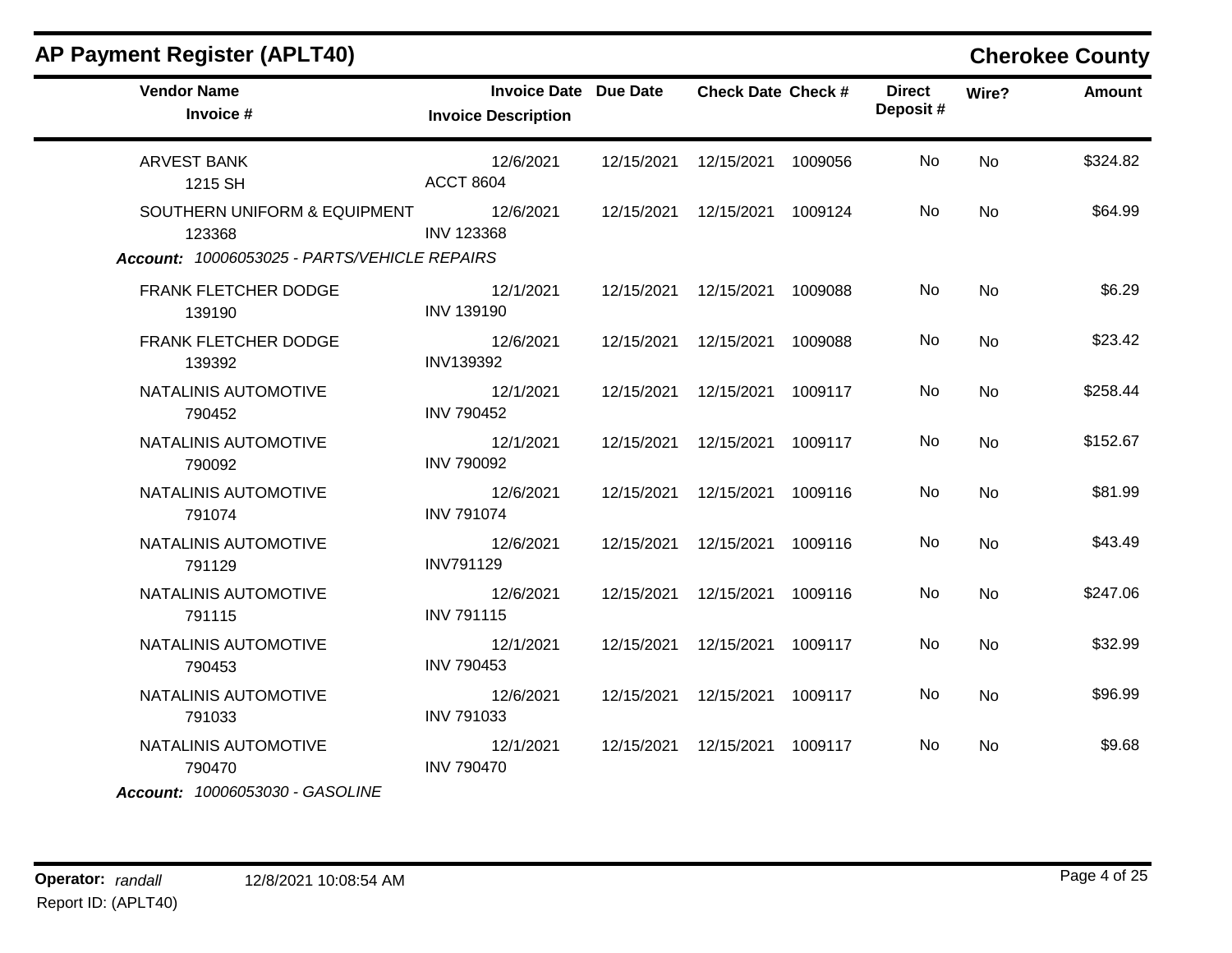| <b>AP Payment Register (APLT40)</b>                                                                                      |                                                            |            |                           |         |                           |           | <b>Cherokee County</b> |
|--------------------------------------------------------------------------------------------------------------------------|------------------------------------------------------------|------------|---------------------------|---------|---------------------------|-----------|------------------------|
| <b>Vendor Name</b><br>Invoice #                                                                                          | <b>Invoice Date Due Date</b><br><b>Invoice Description</b> |            | <b>Check Date Check #</b> |         | <b>Direct</b><br>Deposit# | Wire?     | <b>Amount</b>          |
| <b>ARVEST BANK</b><br>1215 SH <sub>2</sub>                                                                               | 12/6/2021<br><b>ACCT 1605</b>                              | 12/15/2021 | 12/15/2021                | 1009056 | No                        | <b>No</b> | \$241.74               |
| ARVEST BANK<br>1215 SH1                                                                                                  | 12/6/2021<br><b>ACCT 1605</b>                              |            | 12/15/2021  12/15/2021    | 1009056 | No.                       | No        | \$273.84               |
| <b>ARVEST BANK</b><br>1215 SH4                                                                                           | 12/6/2021<br><b>ACCT 1688</b>                              | 12/15/2021 | 12/15/2021                | 1009056 | No                        | <b>No</b> | \$39.67                |
| <b>ARVEST BANK</b><br>1215 SH                                                                                            | 12/6/2021<br><b>ACCT 8604</b>                              | 12/15/2021 | 12/15/2021                | 1009056 | No                        | <b>No</b> | \$132.08               |
| Account: 10006053068 - OTHER COMMODITIES<br>ARVEST BANK<br>1215 SH <sub>2</sub><br>Account: 10006053071 - COMMUNICATIONS | 12/6/2021<br><b>ACCT 1605</b>                              |            | 12/15/2021  12/15/2021    | 1009056 | No                        | <b>No</b> | \$70.46                |
| BROOKS-JEFFREY MARKETING, INC<br>202268<br>Account: 10006053072 - GAS, ELECTRIC, WATER                                   | 12/1/2021<br><b>INV 202268</b>                             |            | 12/15/2021  12/15/2021    | 1009060 | No                        | <b>No</b> | \$500.00               |
| PRO SOLUTIONS, LLC<br>202110115                                                                                          | 12/1/2021<br>INV 2021-10-115                               |            | 12/15/2021  12/15/2021    | 1009119 | No                        | <b>No</b> | \$938.24               |
| KANSAS GAS SERVICE<br>1215 SH                                                                                            | 12/6/2021<br>ACCT 510401545167491136                       | 12/15/2021 | 12/15/2021                | 1009100 | No                        | <b>No</b> | \$304.13               |
| <b>LIBERTY UTILITIES</b><br>1215                                                                                         | 12/1/2021<br>ACCT 643108137                                | 12/15/2021 | 12/15/2021                | 1009108 | No                        | <b>No</b> | \$4,311.35             |
| Account: 10006053073 - TRANSPORTATION                                                                                    |                                                            |            |                           |         |                           |           |                        |
| <b>ARVEST BANK</b><br>1215 SH1                                                                                           | 12/6/2021<br><b>ACCT 1605</b>                              |            | 12/15/2021  12/15/2021    | 1009056 | No                        | <b>No</b> | \$181.67               |
| Account: 10006053074 - TELEPHONE BILLS                                                                                   |                                                            |            |                           |         |                           |           |                        |
| COLUMBUS TELEPHONE COMPANY<br>1215 SH                                                                                    | 12/1/2021<br><b>ACCT 2963</b>                              |            | 12/15/2021  12/15/2021    | 1009072 | No                        | No        | \$1,512.43             |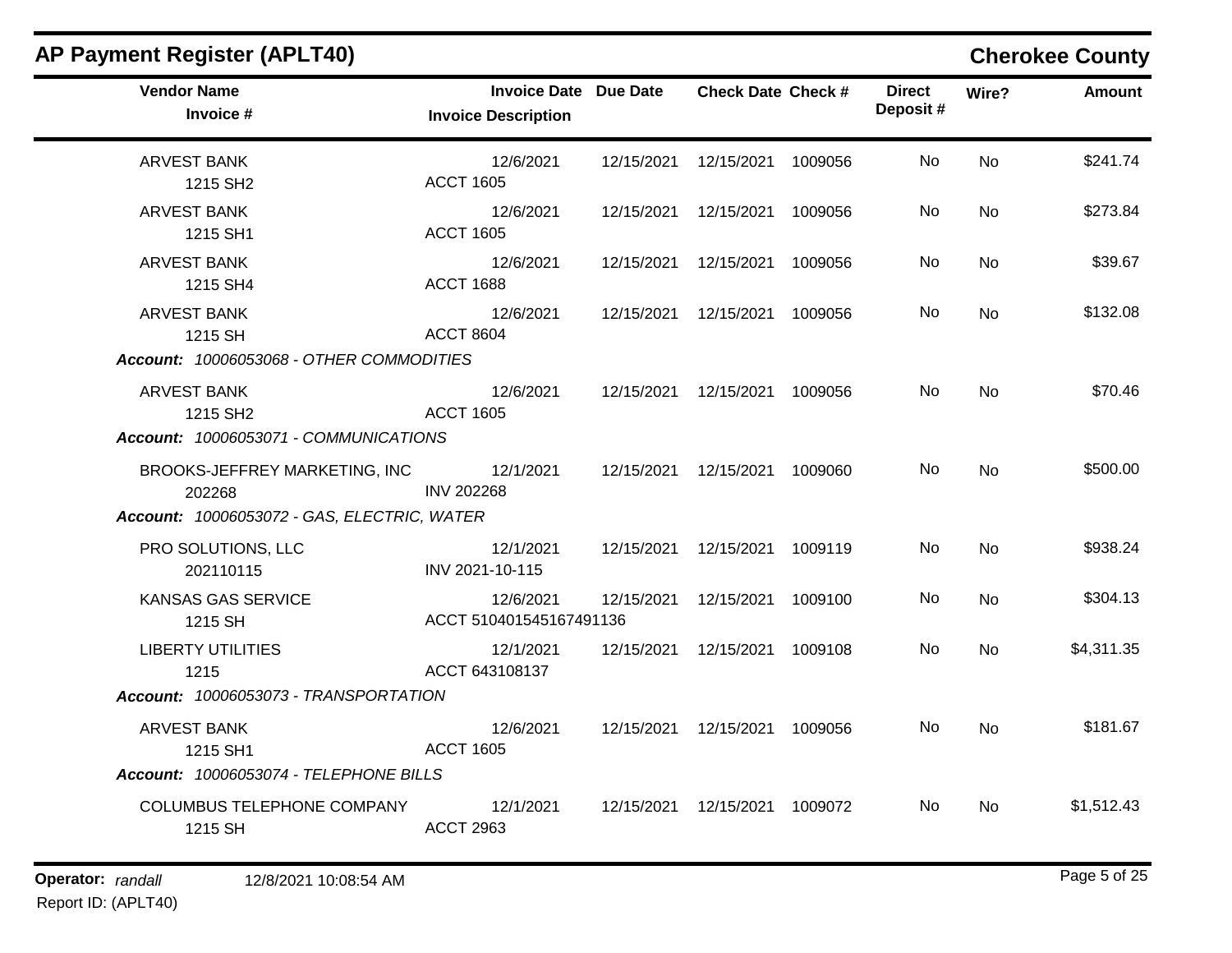| <b>Vendor Name</b><br>Invoice #                                                           | Invoice Date Due Date<br><b>Invoice Description</b> |            | <b>Check Date Check #</b> |         | <b>Direct</b><br>Deposit# | Wire?     | <b>Amount</b> |
|-------------------------------------------------------------------------------------------|-----------------------------------------------------|------------|---------------------------|---------|---------------------------|-----------|---------------|
| CRAW-KAN TELEPHONE COOPERATIVE INC 12/6/2021<br>1215 SH                                   | ACCT121787                                          | 12/15/2021 | 12/15/2021                | 1009075 | <b>No</b>                 | <b>No</b> | \$41.38       |
| AT&T 5075<br>1215<br>Account: 10006053075 - DUES/SUBSCRIPTIONS                            | 12/6/2021<br>ACCT0305179815001                      | 12/15/2021 | 12/15/2021                | 1009057 | <b>No</b>                 | <b>No</b> | \$22.76       |
| KANSAS SHERIFFS ASSOCIATION<br>1012<br>Account: 10006053080 - MAINTENANCE/BLDGS & GROUNDS | 12/6/2021<br><b>INV 1012</b>                        | 12/15/2021 | 12/15/2021                | 1009102 | <b>No</b>                 | <b>No</b> | \$625.00      |
| <b>ARVEST BANK</b><br>1215 SH <sub>2</sub>                                                | 12/6/2021<br><b>ACCT 1605</b>                       | 12/15/2021 | 12/15/2021                | 1009056 | No                        | <b>No</b> | \$537.62      |
| <b>ARVEST BANK</b><br>1215 SH1                                                            | 12/6/2021<br><b>ACCT 1696</b>                       | 12/15/2021 | 12/15/2021                | 1009056 | No                        | <b>No</b> | \$211.23      |
| <b>CDL ELECTRIC</b><br>W56505                                                             | 12/6/2021<br><b>INV W56505</b>                      | 12/15/2021 | 12/15/2021                | 1009062 | No                        | <b>No</b> | \$160.00      |
| <b>ARVEST BANK</b><br>1215 SH                                                             | 12/6/2021<br><b>ACCT 8604</b>                       | 12/15/2021 | 12/15/2021                | 1009056 | No                        | <b>No</b> | \$1,941.91    |
| <b>CDL ELECTRIC</b><br>W57189                                                             | 12/1/2021<br><b>INV W57189</b>                      | 12/15/2021 | 12/15/2021                | 1009062 | No                        | <b>No</b> | \$2,995.00    |
| <b>HENRY KRAFT INC</b><br>413931<br>Account: 10006053737 - INMATE PERSONAL ITEMS          | 12/1/2021<br><b>INV 413931</b>                      | 12/15/2021 | 12/15/2021                | 1009093 | No                        | <b>No</b> | \$1,139.77    |
| CITY TELE COIN COMPANY INC<br>27326                                                       | 12/6/2021<br><b>INV 27326</b>                       | 12/15/2021 | 12/15/2021                | 1009067 | No                        | <b>No</b> | \$3,000.00    |
| DIRECT BENEFIT SOLUTIONS<br>2021185                                                       | 12/6/2021<br>INV 2021-185                           | 12/15/2021 | 12/15/2021                | 1009078 | No                        | No        | \$225.43      |
| ANCHORTEX CORPORATION<br>412067                                                           | 12/6/2021<br><b>INV412067</b>                       | 12/15/2021 | 12/15/2021                | 1009054 | No                        | No        | \$1,202.50    |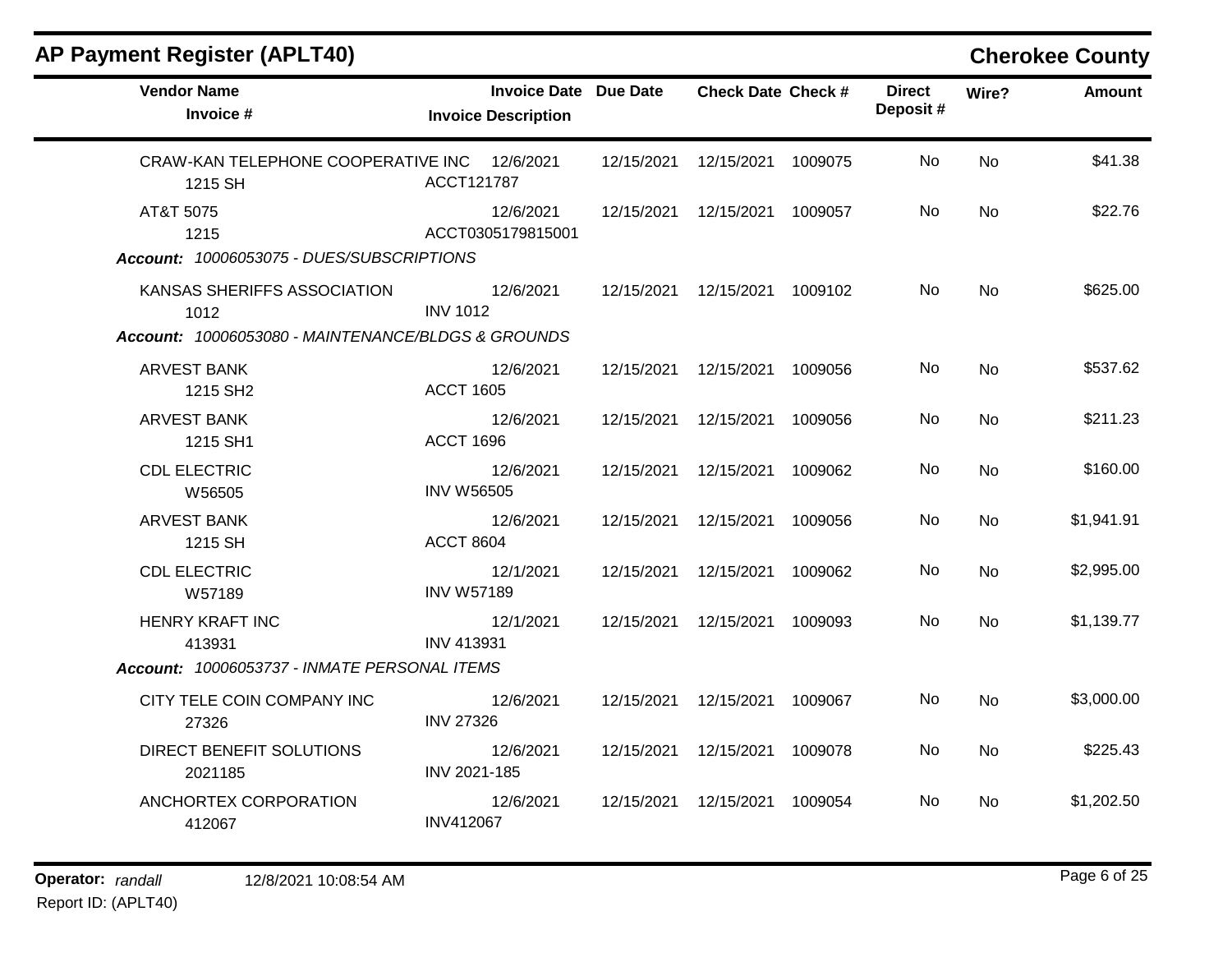| <b>AP Payment Register (APLT40)</b>                                            |                                                            |            |                                 |         |                           |           | <b>Cherokee County</b> |
|--------------------------------------------------------------------------------|------------------------------------------------------------|------------|---------------------------------|---------|---------------------------|-----------|------------------------|
| <b>Vendor Name</b><br>Invoice #                                                | <b>Invoice Date Due Date</b><br><b>Invoice Description</b> |            | <b>Check Date Check #</b>       |         | <b>Direct</b><br>Deposit# | Wire?     | <b>Amount</b>          |
| Account: 10006053786 - INMATE MEDICAL                                          |                                                            |            |                                 |         |                           |           |                        |
| DIRECT BENEFIT SOLUTIONS<br>2021-185                                           | 12/1/2021<br>INV 2021-185                                  |            | 12/15/2021  12/15/2021  1009078 |         | No.                       | <b>No</b> | \$225.43               |
| <b>MERCY COLUMBUS</b><br>1215                                                  | 12/6/2021<br>ACCT863782                                    |            | 12/15/2021  12/15/2021          | 1009111 | No                        | <b>No</b> | \$38.00                |
| SPRING RIVER MH & WELLNESS<br>1215                                             | 12/1/2021<br><b>CASE 7217</b>                              |            | 12/15/2021  12/15/2021          | 1009125 | No                        | No.       | \$76.50                |
| <b>EVAN'S HEALTH MART DRUG</b><br>1215                                         | 12/6/2021<br><b>INMATE MEDICINE</b>                        |            | 12/15/2021  12/15/2021          | 1009084 | No.                       | <b>No</b> | \$220.55               |
| <b>GARCIA CLINICAL LABORATORY</b><br>59331                                     | 12/6/2021<br><b>INV 59331</b>                              | 12/15/2021 | 12/15/2021                      | 1009089 | No.                       | <b>No</b> | \$13.00                |
| <b>MERCY COLUMBUS</b><br>1215 SH1                                              | 12/6/2021<br>ACCT 864183                                   |            | 12/15/2021  12/15/2021  1009111 |         | No.                       | No.       | \$38.00                |
| <b>MERCY COLUMBUS</b><br>1215 SH                                               | 12/6/2021<br>ACCT864183                                    |            | 12/15/2021  12/15/2021          | 1009112 | No                        | <b>No</b> | \$38.00                |
| <b>Subtotal for Department: 060:</b>                                           |                                                            |            |                                 |         |                           |           |                        |
| 070<br><b>DISTRICT COURT</b><br>Dept:                                          |                                                            |            |                                 |         |                           |           | \$24,569.15            |
| Account: 10007053021 - PRINTING/OFFICE SUPPLIES                                |                                                            |            |                                 |         |                           |           |                        |
| ETTINGER'S OFFICE SUPPLY<br>5432240                                            | 12/6/2021<br>INV 5432240                                   |            | 12/15/2021  12/15/2021          | 1009083 | No                        | No.       | \$8.56                 |
| KANSAS SENTENCING COMMISSION<br>1215<br>Account: 10007053074 - TELEPHONE BILLS | 12/6/2021<br>2021 GUIDELINES                               |            | 12/15/2021  12/15/2021          | 1009101 | No.                       | <b>No</b> | \$301.00               |
| <b>COLUMBUS TELEPHONE COMPANY</b><br>1215 CH                                   | 12/1/2021<br><b>ACCT 7577</b>                              |            | 12/15/2021  12/15/2021  1009071 |         | No.                       | No.       | \$616.56               |
| Account: 10007053076 - PROFESSIONAL SERVICES                                   |                                                            |            |                                 |         |                           |           |                        |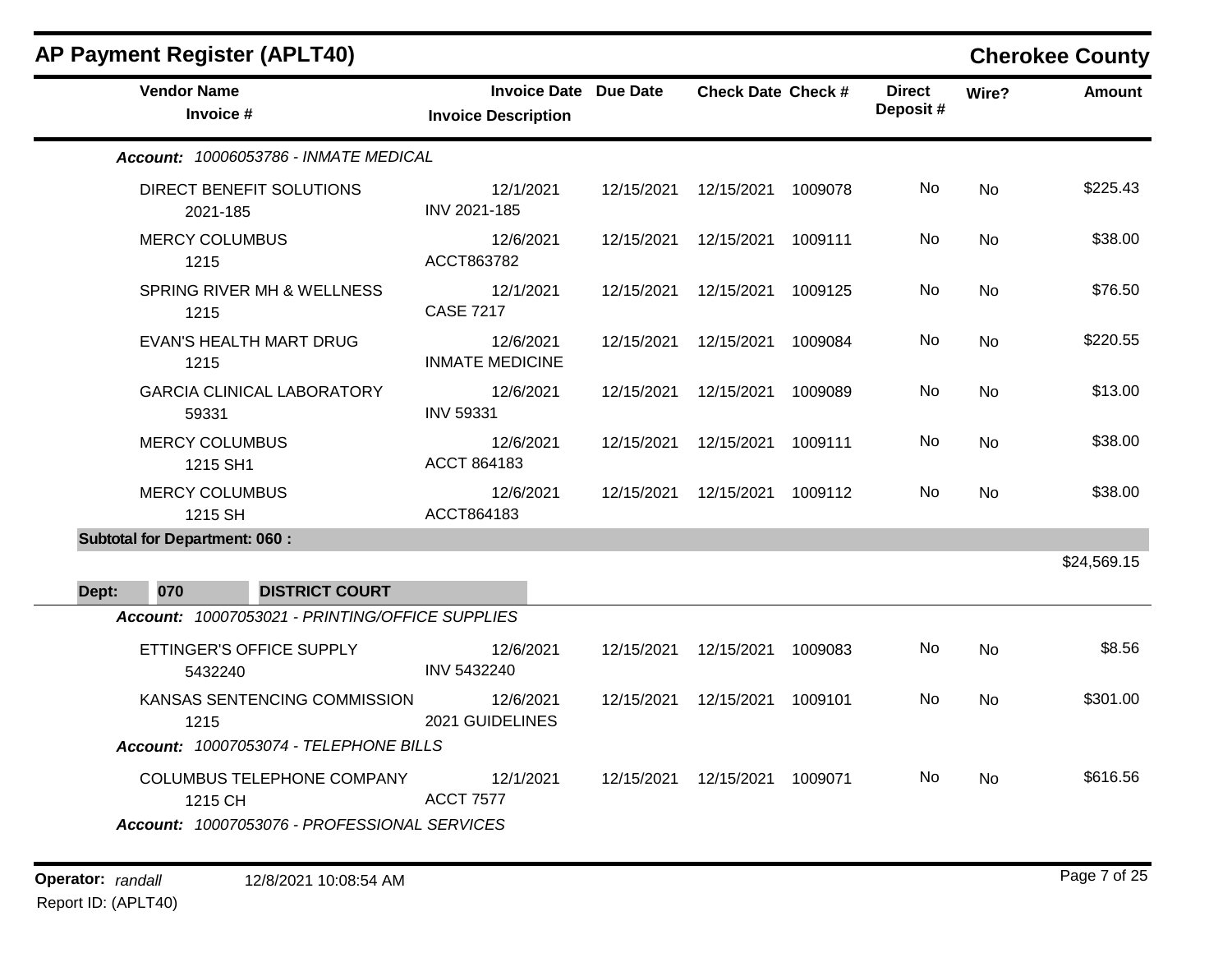| <b>AP Payment Register (APLT40)</b>                                            |                                                            |            |                           |         |                           |           | <b>Cherokee County</b> |
|--------------------------------------------------------------------------------|------------------------------------------------------------|------------|---------------------------|---------|---------------------------|-----------|------------------------|
| <b>Vendor Name</b><br>Invoice #                                                | <b>Invoice Date Due Date</b><br><b>Invoice Description</b> |            | <b>Check Date Check #</b> |         | <b>Direct</b><br>Deposit# | Wire?     | <b>Amount</b>          |
| <b>LADELL F TURLEY CSR</b><br>1215                                             | 12/6/2021<br><b>TRANSCRIPT 2019-CR-378</b>                 | 12/15/2021 | 12/15/2021                | 1009107 | No                        | <b>No</b> | \$376.00               |
| Account: 10007053079 - MAINT/REPAIRS MACH/EQUIP                                |                                                            |            |                           |         |                           |           |                        |
| <b>STENOGRAPH LLC</b><br>1215<br>Account: 10007053083 - EQUIPMENT LEASE/RENTAL | 12/6/2021<br><b>BASIC NO LOANER</b>                        | 12/15/2021 | 12/15/2021                | 1009126 | No                        | <b>No</b> | \$309.00               |
| <b>CULLIGAN OF JOPLIN</b><br>202367                                            | 12/6/2021<br><b>INV 202367</b>                             |            | 12/15/2021  12/15/2021    | 1009076 | No.                       | <b>No</b> | \$21.50                |
| Account: 10007053089 - OTHER CONTRACTUAL                                       |                                                            |            |                           |         |                           |           |                        |
| <b>DOUGLAS ROPER STEELE</b><br>1215                                            | 12/1/2021<br>MONTHLY ATTY/CO CONTRACT                      | 12/15/2021 | 12/15/2021                | 1009081 | No                        | <b>No</b> | \$2,750.00             |
| <b>IMAGING OFFICE SYSTEMS, INC</b><br>LAB024046                                | 12/6/2021<br><b>INV LAB024046</b>                          | 12/15/2021 | 12/15/2021                | 1009094 | No                        | <b>No</b> | \$11,683.71            |
| <b>CANDACE BREWSTER GAYOSO</b><br>1215                                         | 12/1/2021<br>MONTHLY ATTY/CO CONTRACT                      | 12/15/2021 | 12/15/2021                | 1009061 | No                        | No        | \$2,750.00             |
| JOANNA L DERFELT<br>1215                                                       | 12/1/2021<br>MONTHLY ATTY/CO CONTRACT                      | 12/15/2021 | 12/15/2021                | 1009097 | No                        | <b>No</b> | \$2,750.00             |
| <b>MELANIE BINGHAM</b><br>1215                                                 | 12/1/2021<br>MONTHLY ATTY/CO CONTRACT                      | 12/15/2021 | 12/15/2021                | 1009110 | No                        | No        | \$2,750.00             |
| <b>Subtotal for Department: 070:</b>                                           |                                                            |            |                           |         |                           |           |                        |
|                                                                                |                                                            |            |                           |         |                           |           | \$24,316.33            |
| Dept:<br>080<br><b>COURTHOUSE</b>                                              |                                                            |            |                           |         |                           |           |                        |
| Account: 10008053040 - JANITORIAL SUPPLIES                                     |                                                            |            |                           |         |                           |           |                        |
| ETTINGER'S OFFICE SUPPLY<br>5434800                                            | 12/2/2021<br>INV 5434800                                   |            | 12/15/2021  12/15/2021    | 1009083 | No                        | <b>No</b> | \$189.36               |
| <b>CINTAS #459</b><br>4103300155                                               | 12/1/2021<br>INV 4103300155                                | 12/15/2021 | 12/15/2021                | 1009066 | No                        | <b>No</b> | \$59.19                |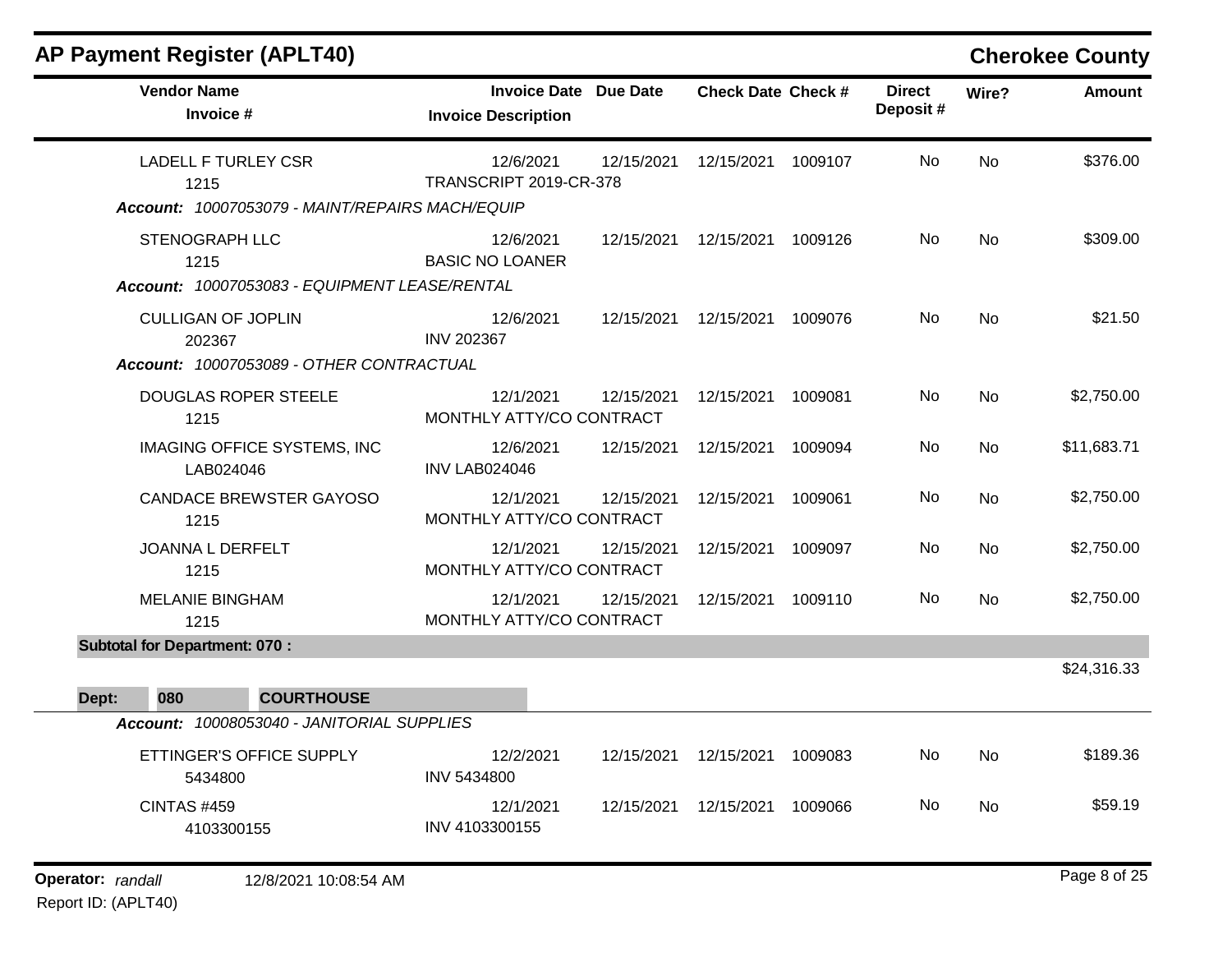| <b>Vendor Name</b>                                 | <b>Invoice Date Due Date</b>              | <b>Check Date Check #</b>       | <b>Direct</b> | Wire?     | <b>Amount</b> |
|----------------------------------------------------|-------------------------------------------|---------------------------------|---------------|-----------|---------------|
| Invoice #                                          | <b>Invoice Description</b>                |                                 | Deposit#      |           |               |
| CINTAS #459<br>4102621819                          | 12/1/2021<br>INV 4102621819               | 12/15/2021  12/15/2021  1009066 | No            | <b>No</b> | \$59.19       |
| <b>HENRY KRAFT INC</b><br>414490                   | 12/5/2021<br><b>INV 414490</b>            | 12/15/2021  12/15/2021  1009093 | No.           | <b>No</b> | \$182.92      |
| ARVEST BANK<br>1215                                | 12/5/2021<br><b>ACCT 2488</b>             | 12/15/2021  12/15/2021  1009056 | No            | <b>No</b> | \$13.72       |
| Account: 10008053042 - BREAKROOM SUPPLIES          |                                           |                                 |               |           |               |
| <b>CULLIGAN OF JOPLIN</b><br>202573                | 12/2/2021<br><b>INV 202573, 3 CREDIT</b>  | 12/15/2021  12/15/2021  1009076 | No.           | <b>No</b> | \$5.24        |
| <b>CULLIGAN OF JOPLIN</b><br>202797                | 12/6/2021<br><b>INV 202797</b>            | 12/15/2021  12/15/2021  1009076 | No.           | <b>No</b> | \$11.20       |
| Account: 10008053072 - GAS, ELECTRIC, WATER        |                                           |                                 |               |           |               |
| KANSAS GAS SERVICE<br>1215 CH                      | 12/5/2021<br>ACCT 510241094 118874 27     | 12/15/2021  12/15/2021  1009099 | No.           | <b>No</b> | \$116.50      |
| Account: 10008053074 - UTILITIES/TELEPHONE BILLS   |                                           |                                 |               |           |               |
| COLUMBUS TELEPHONE COMPANY 12/1/2021<br>1215 CH    | <b>ACCT 7577</b>                          | 12/15/2021  12/15/2021  1009071 | No.           | <b>No</b> | \$944.71      |
| Account: 10008053078 - LEGAL PRINTING/ADVERTISING  |                                           |                                 |               |           |               |
| <b>COLUMBUS NEWS REPORT</b><br>1215 CH             | 12/1/2021<br><b>LEGAL NOTICES</b>         | 12/15/2021  12/15/2021  1009070 | No.           | <b>No</b> | \$1,512.00    |
| Account: 10008053079 - MAINT/REPAIRS MACH/EQUIP    |                                           |                                 |               |           |               |
| BLUE VALLEY PUBLIC SAFETY, INC<br>1007211533       | 12/1/2021<br>MAINTENANCE AGMT. 1007211533 | 12/15/2021  12/15/2021  1009059 | No.           | <b>No</b> | \$10,728.00   |
| Account: 10008053080 - MAINTENANCE/BLDGS & GROUNDS |                                           |                                 |               |           |               |
| <b>ARVEST BANK</b><br>1215 AP                      | 12/6/2021<br><b>ACCT 5472</b>             | 12/15/2021  12/15/2021  1009056 | No.           | <b>No</b> | \$1.69        |

# **Operator:** randall 12/8/2021 10:08:54 AM *Page 9 of 25 Page 9 of 25*

Report ID: (APLT40)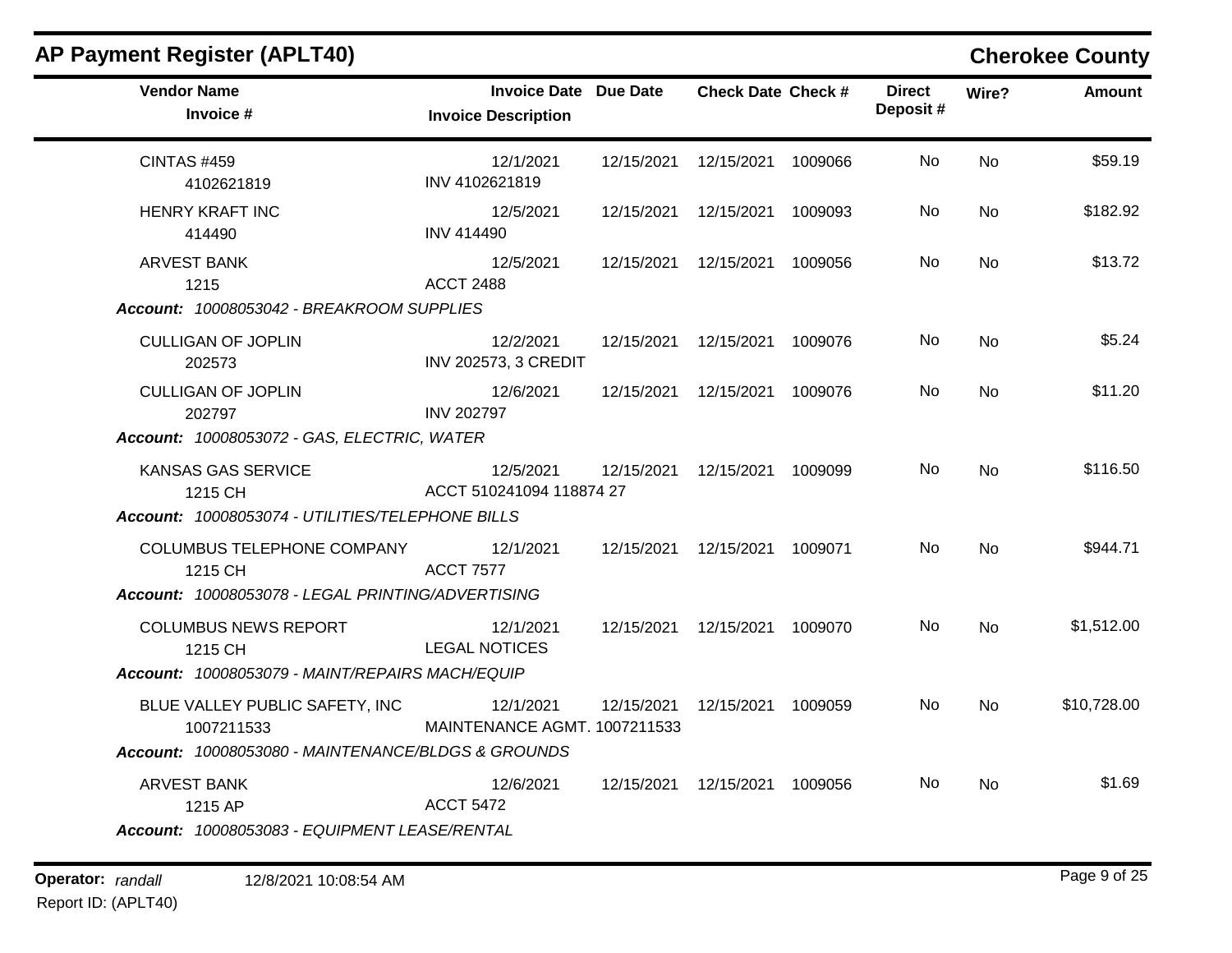|       | <b>AP Payment Register (APLT40)</b>                                         |                                             |                                  |           |                              |                           |         |                           |           | <b>Cherokee County</b> |
|-------|-----------------------------------------------------------------------------|---------------------------------------------|----------------------------------|-----------|------------------------------|---------------------------|---------|---------------------------|-----------|------------------------|
|       | <b>Vendor Name</b><br>Invoice #                                             |                                             | <b>Invoice Description</b>       |           | <b>Invoice Date Due Date</b> | <b>Check Date Check #</b> |         | <b>Direct</b><br>Deposit# | Wire?     | <b>Amount</b>          |
|       | <b>QUADIENT LEASING</b><br>1215<br>Account: 10008053089 - OTHER CONTRACTUAL |                                             | 12/5/2021<br><b>INV N9162461</b> |           | 12/15/2021                   | 12/15/2021                | 1009121 | No                        | <b>No</b> | \$1,046.76             |
|       |                                                                             |                                             |                                  |           |                              |                           |         |                           |           |                        |
|       | POSTMASTER GENERAL<br>1215 CH                                               |                                             | POSTAGE DUE/TAX BILLS            | 12/1/2021 | 12/15/2021                   | 12/15/2021                | 1009118 | No                        | <b>No</b> | \$15.85                |
|       | <b>KENNETH E MAXTON</b><br>1215                                             |                                             | <b>CORONER BILLING</b>           | 12/6/2021 | 12/15/2021                   | 12/15/2021                | 1009104 | No                        | No        | \$320.00               |
|       | <b>Subtotal for Department: 080:</b>                                        |                                             |                                  |           |                              |                           |         |                           |           |                        |
|       |                                                                             |                                             |                                  |           |                              |                           |         |                           |           | \$15,206.33            |
| Dept: | 090                                                                         | <b>EMERGENCY PREPAREDNESS</b>               |                                  |           |                              |                           |         |                           |           |                        |
|       |                                                                             | Account: 10009053072 - GAS, ELECTRIC, WATER |                                  |           |                              |                           |         |                           |           |                        |
|       | 1215                                                                        | HEARTLAND ELECTRIC COOPERATIVE INC          | ACCT 50891200                    | 12/6/2021 | 12/15/2021                   | 12/15/2021                | 1009092 | No                        | No        | \$50.00                |
|       | <b>EVERGY</b><br>1215                                                       |                                             | 12/6/2021<br>ACCT 2457329745     |           | 12/15/2021                   | 12/15/2021                | 1009085 | No                        | <b>No</b> | \$33.20                |
|       |                                                                             | Account: 10009053074 - TELEPHONE BILLS      |                                  |           |                              |                           |         |                           |           |                        |
|       | 1215 CH                                                                     | COLUMBUS TELEPHONE COMPANY                  | 12/1/2021<br><b>ACCT 7577</b>    |           | 12/15/2021                   | 12/15/2021                | 1009071 | No                        | <b>No</b> | \$90.86                |
|       | <b>Subtotal for Department: 090:</b>                                        |                                             |                                  |           |                              |                           |         |                           |           |                        |
| Dept: | 095                                                                         | <b>HUMAN RESOURCE</b>                       |                                  |           |                              |                           |         |                           |           | \$174.06               |
|       |                                                                             | Account: 10009553074 - TELEPHONE BILLS      |                                  |           |                              |                           |         |                           |           |                        |
|       | 1215 CH                                                                     | COLUMBUS TELEPHONE COMPANY                  | 12/1/2021<br><b>ACCT 7577</b>    |           | 12/15/2021                   | 12/15/2021                | 1009071 | No                        | No        | \$82.73                |
|       | <b>Subtotal for Department: 095:</b>                                        |                                             |                                  |           |                              |                           |         |                           |           |                        |
| Dept: | 130                                                                         | <b>RECREATION</b>                           |                                  |           |                              |                           |         |                           |           | \$82.73                |
|       |                                                                             |                                             |                                  |           |                              |                           |         |                           |           |                        |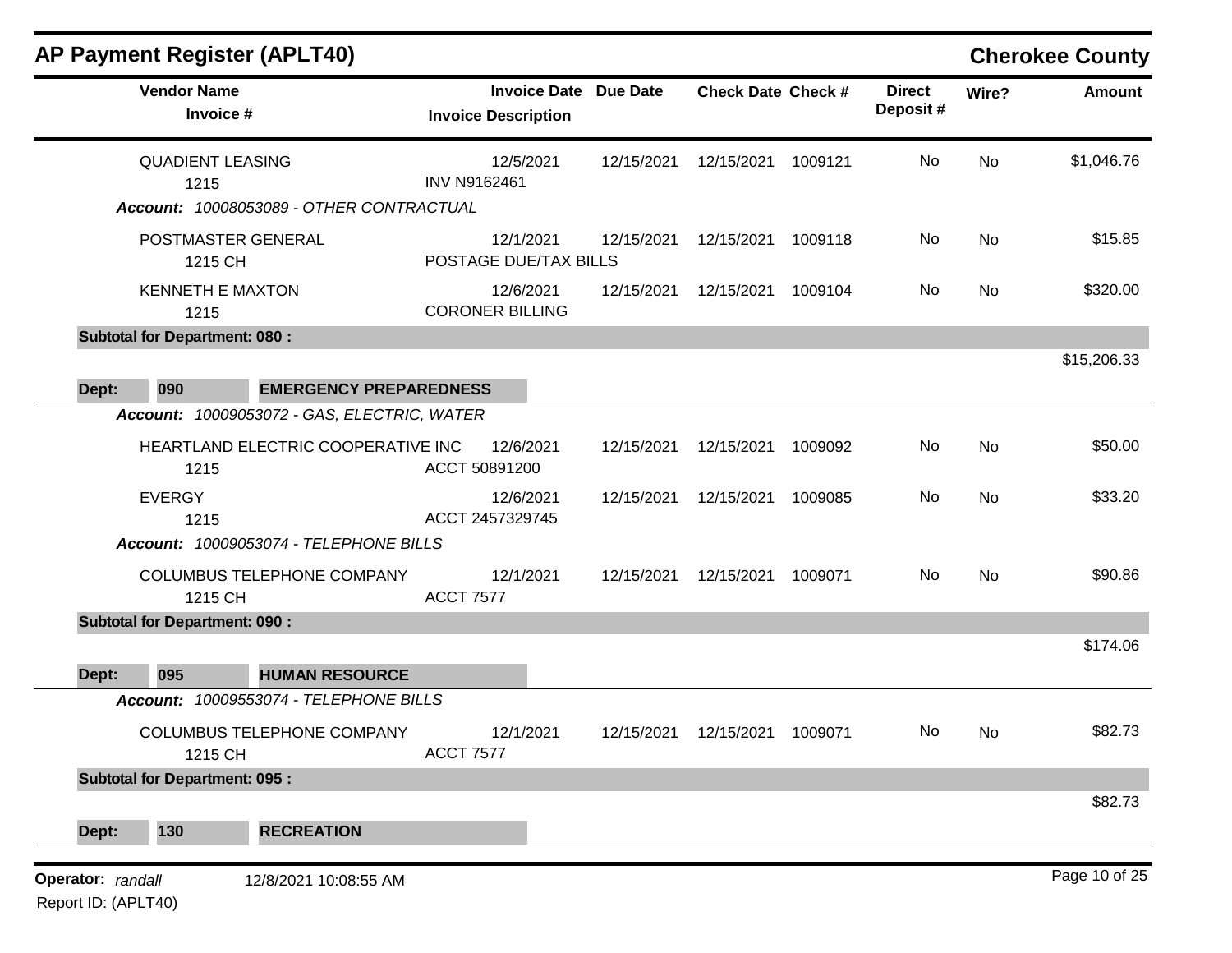|                   |                                       | <b>AP Payment Register (APLT40)</b>                                    |                  |                                                   |                 |                           |         |                           |       | <b>Cherokee County</b> |
|-------------------|---------------------------------------|------------------------------------------------------------------------|------------------|---------------------------------------------------|-----------------|---------------------------|---------|---------------------------|-------|------------------------|
|                   | <b>Vendor Name</b><br>Invoice #       |                                                                        |                  | <b>Invoice Date</b><br><b>Invoice Description</b> | <b>Due Date</b> | <b>Check Date Check #</b> |         | <b>Direct</b><br>Deposit# | Wire? | <b>Amount</b>          |
|                   |                                       | <b>Account: 10013053599 - RECREATION</b>                               |                  |                                                   |                 |                           |         |                           |       |                        |
|                   | 1215                                  | <b>COLUMBUS NEWS REPORT</b>                                            |                  | 12/1/2021<br><b>VETERANS DAY AD</b>               | 12/15/2021      | 12/15/2021                | 1009070 | No.                       | No    | \$300.00               |
|                   | <b>Subtotal for Department: 130:</b>  |                                                                        |                  |                                                   |                 |                           |         |                           |       |                        |
| Dept:             | 150                                   | <b>COMPUTER PROGRAMMING</b>                                            |                  |                                                   |                 |                           |         |                           |       | \$300.00               |
|                   |                                       | Account: 10015053074 - TELEPHONE BILLS                                 |                  |                                                   |                 |                           |         |                           |       |                        |
|                   | 1215 CH                               | COLUMBUS TELEPHONE COMPANY                                             | <b>ACCT 7577</b> | 12/1/2021                                         | 12/15/2021      | 12/15/2021                | 1009071 | No                        | No    | \$215.00               |
|                   | STRONGHOLD DATA                       | Account: 10015053089 - OTHER CONTRACTUAL                               |                  | 12/1/2021                                         | 12/15/2021      | 12/15/2021                | 1009127 | No                        | No    | \$5,478.50             |
|                   | 37188                                 |                                                                        | <b>INV 37188</b> |                                                   |                 |                           |         |                           |       |                        |
|                   | <b>Subtotal for Department: 150:</b>  |                                                                        |                  |                                                   |                 |                           |         |                           |       |                        |
|                   |                                       |                                                                        |                  |                                                   |                 |                           |         |                           |       | \$5,693.50             |
| Dept:             | 160                                   | <b>JURY COSTS</b>                                                      |                  |                                                   |                 |                           |         |                           |       |                        |
|                   |                                       | Account: 10016053086 - JUROR FEES & TRAVEL                             |                  |                                                   |                 |                           |         |                           |       |                        |
|                   | <b>WILLIAM BRENT YORK</b><br>1215     |                                                                        |                  | 12/1/2021<br><b>JUROR MILEAGE</b>                 | 12/15/2021      | 12/15/2021                | 1009132 | No                        | No    | \$58.24                |
|                   | <b>Subtotal for Department: 160 :</b> |                                                                        |                  |                                                   |                 |                           |         |                           |       |                        |
|                   |                                       |                                                                        |                  |                                                   |                 |                           |         |                           |       | \$58.24                |
| Dept:             | 190                                   | 911 MAPPING                                                            |                  |                                                   |                 |                           |         |                           |       |                        |
|                   |                                       | Account: 10019053074 - TELEPHONE BILLS                                 |                  |                                                   |                 |                           |         |                           |       |                        |
|                   | 1215 CH                               | COLUMBUS TELEPHONE COMPANY<br>Account: 10019053089 - OTHER CONTRACTUAL | <b>ACCT 7577</b> | 12/1/2021                                         | 12/15/2021      | 12/15/2021                | 1009071 | No.                       | No    | \$100.09               |
|                   | POSTMASTER GENERAL<br>1215 911        |                                                                        |                  | 12/1/2021<br>PO BOX 226, YEARLY RENTAL            | 12/15/2021      | 12/15/2021                | 1009118 | No                        | No    | \$100.00               |
| Operator: randall |                                       | 12/8/2021 10:08:55 AM                                                  |                  |                                                   |                 |                           |         |                           |       | Page 11 of 25          |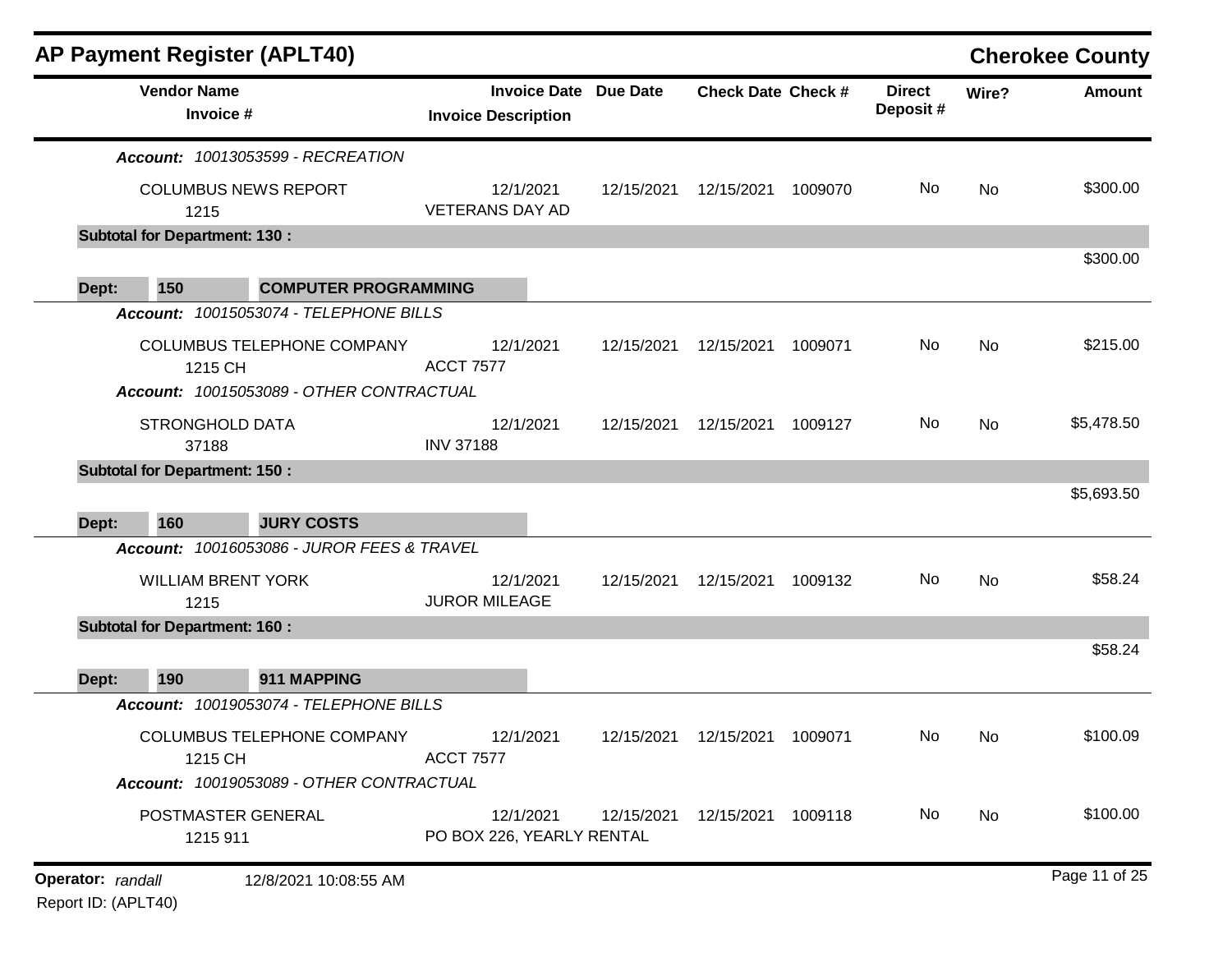|                                          |                                | <b>AP Payment Register (APLT40)</b>          |                  |                                                   |                 |                           |         |                           |           | <b>Cherokee County</b> |
|------------------------------------------|--------------------------------|----------------------------------------------|------------------|---------------------------------------------------|-----------------|---------------------------|---------|---------------------------|-----------|------------------------|
|                                          | <b>Vendor Name</b>             | Invoice #                                    |                  | <b>Invoice Date</b><br><b>Invoice Description</b> | <b>Due Date</b> | <b>Check Date Check #</b> |         | <b>Direct</b><br>Deposit# | Wire?     | <b>Amount</b>          |
|                                          |                                | <b>Subtotal for Department: 190 :</b>        |                  |                                                   |                 |                           |         |                           |           |                        |
| Dept:                                    | 500                            | <b>SOLID WASTE RECYCLING</b>                 |                  |                                                   |                 |                           |         |                           |           | \$200.09               |
|                                          |                                | Account: 10050053502 - SOLID WASTE EXPENSES  |                  |                                                   |                 |                           |         |                           |           |                        |
|                                          |                                | SOUTHEAST KANSAS RECYCLING, INC<br>11302021L | INV 11302021L    | 12/2/2021                                         | 12/15/2021      | 12/15/2021                | 1009123 | No                        | <b>No</b> | \$1,200.00             |
|                                          |                                | NATALINIS AUTOMOTIVE<br>791211               | <b>INV791211</b> | 12/6/2021                                         | 12/15/2021      | 12/15/2021                | 1009116 | No                        | No        | \$68.89                |
|                                          |                                | NATALINIS AUTOMOTIVE<br>791226               |                  | 12/6/2021<br><b>INV 791226, CREDIT</b>            | 12/15/2021      | 12/15/2021                | 1009117 | No                        | No        | (\$0.40)               |
|                                          |                                | TRUE VALUE HARDWARE<br>2112-118129           | INV 2112-118129  | 12/6/2021                                         | 12/15/2021      | 12/15/2021                | 1009130 | No                        | <b>No</b> | \$22.09                |
|                                          |                                | <b>Subtotal for Department: 500:</b>         |                  |                                                   |                 |                           |         |                           |           |                        |
|                                          |                                |                                              |                  |                                                   |                 |                           |         |                           |           | \$1,290.58             |
|                                          | <b>Subtotal for Fund: 100:</b> |                                              |                  |                                                   |                 |                           |         |                           |           | \$75,462.96            |
| Fund:                                    | 102                            | <b>COUNTY EQUIPMENT RES</b>                  |                  |                                                   |                 |                           |         |                           |           |                        |
| Dept:                                    | 000                            | <b>NON-DEPARTMENTAL</b>                      |                  |                                                   |                 |                           |         |                           |           |                        |
|                                          |                                | Account: 10200053300 - MISC PAID OUT         |                  |                                                   |                 |                           |         |                           |           |                        |
|                                          |                                | <b>KARPEL SOLUTIONS</b><br>53868             | <b>INV 53868</b> | 12/1/2021                                         | 12/15/2021      | 12/15/2021                | 1009103 | No                        | No        | \$6,750.00             |
|                                          |                                | <b>Subtotal for Department: 000:</b>         |                  |                                                   |                 |                           |         |                           |           |                        |
|                                          |                                |                                              |                  |                                                   |                 |                           |         |                           |           | \$6,750.00             |
|                                          | <b>Subtotal for Fund: 102:</b> |                                              |                  |                                                   |                 |                           |         |                           |           | \$6,750.00             |
| Fund:                                    | 110                            | <b>ROAD AND BRIDGE</b>                       |                  |                                                   |                 |                           |         |                           |           |                        |
| Operator: randall<br>Report ID: (APLT40) |                                | 12/8/2021 10:08:55 AM                        |                  |                                                   |                 |                           |         |                           |           | Page 12 of 25          |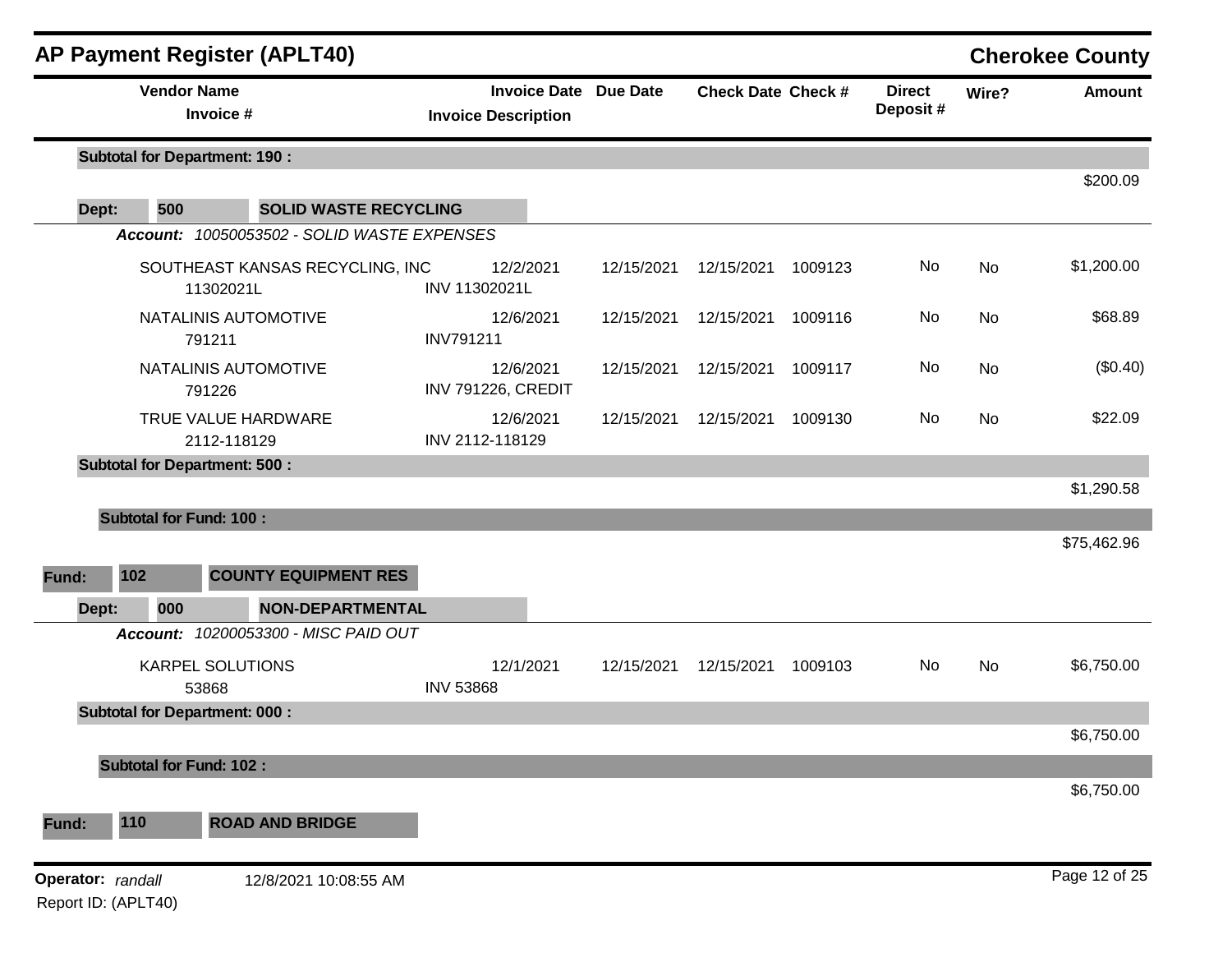|                                                                  |                                 | <b>AP Payment Register (APLT40)</b>                                       |                                                            |            |                                 |         |                           |            | <b>Cherokee County</b> |
|------------------------------------------------------------------|---------------------------------|---------------------------------------------------------------------------|------------------------------------------------------------|------------|---------------------------------|---------|---------------------------|------------|------------------------|
|                                                                  | <b>Vendor Name</b><br>Invoice # |                                                                           | <b>Invoice Date Due Date</b><br><b>Invoice Description</b> |            | <b>Check Date Check #</b>       |         | <b>Direct</b><br>Deposit# | Wire?      | <b>Amount</b>          |
| Dept:                                                            | 000                             | <b>NON-DEPARTMENTAL</b>                                                   |                                                            |            |                                 |         |                           |            |                        |
|                                                                  |                                 | Account: 11000053021 - PRINTING/OFFICE SUPPLIES                           |                                                            |            |                                 |         |                           |            |                        |
|                                                                  | <b>ARVEST BANK</b>              | 1215 HWY<br>Account: 11000053031 - DIESEL FUEL                            | 12/6/2021<br><b>ACCT 1837</b>                              | 12/15/2021 | 12/15/2021                      | 1009056 | No.                       | <b>No</b>  | \$378.30               |
| MFA OIL - NEOSHO 1055<br>11501<br>Account: 11000053034 - ASPHALT |                                 | 12/6/2021<br><b>INV 241697</b>                                            | 12/15/2021                                                 | 12/15/2021 | 1009113                         | No.     | <b>No</b>                 | \$4,747.16 |                        |
|                                                                  | 9493                            | TEETER'S ASPHALT & MATERIALS<br>Account: 11000053042 - BREAKROOM SUPPLIES | 12/6/2021<br><b>INV 9493</b>                               |            | 12/15/2021  12/15/2021  1009128 |         | No.                       | <b>No</b>  | \$2,798.75             |
|                                                                  | <b>ARVEST BANK</b>              | 1215 HWY<br>Account: 11000053074 - UTILITIES/TELEPHONE BILLS              | 12/6/2021<br><b>ACCT 1837</b>                              |            | 12/15/2021  12/15/2021          | 1009056 | No.                       | <b>No</b>  | \$342.10               |
|                                                                  |                                 | KANSAS GAS SERVICE<br>1219 HWY                                            | 12/1/2021<br>ACCT 510148149119141118                       | 12/15/2021 | 12/15/2021                      | 1009099 | No.                       | No         | \$643.02               |
|                                                                  | 1215                            | COLUMBUS TELEPHONE COMPANY                                                | 12/1/2021<br><b>ACCT 2586</b>                              | 12/15/2021 | 12/15/2021                      | 1009071 | No                        | No         | \$241.17               |
|                                                                  |                                 | <b>KANSAS GAS SERVICE</b><br>1215 HWY1                                    | 12/1/2021<br>ACCT 510738202155527000                       | 12/15/2021 | 12/15/2021                      | 1009100 | No.                       | No         | \$105.37               |
|                                                                  |                                 | Account: 11000053075 - DUES/SUBSCRIPTIONS                                 |                                                            |            |                                 |         |                           |            |                        |
|                                                                  | <b>ARVEST BANK</b>              | 1215 HWY<br>Account: 11000053079 - MACHINERY/EQUIPMENT                    | 12/6/2021<br><b>ACCT 1837</b>                              | 12/15/2021 | 12/15/2021                      | 1009056 | No.                       | <b>No</b>  | \$29.18                |
|                                                                  | <b>PTG</b>                      | 813014101                                                                 | 12/1/2021<br>INV 813014101                                 |            | 12/15/2021  12/15/2021          | 1009120 | No.                       | No         | \$20.76                |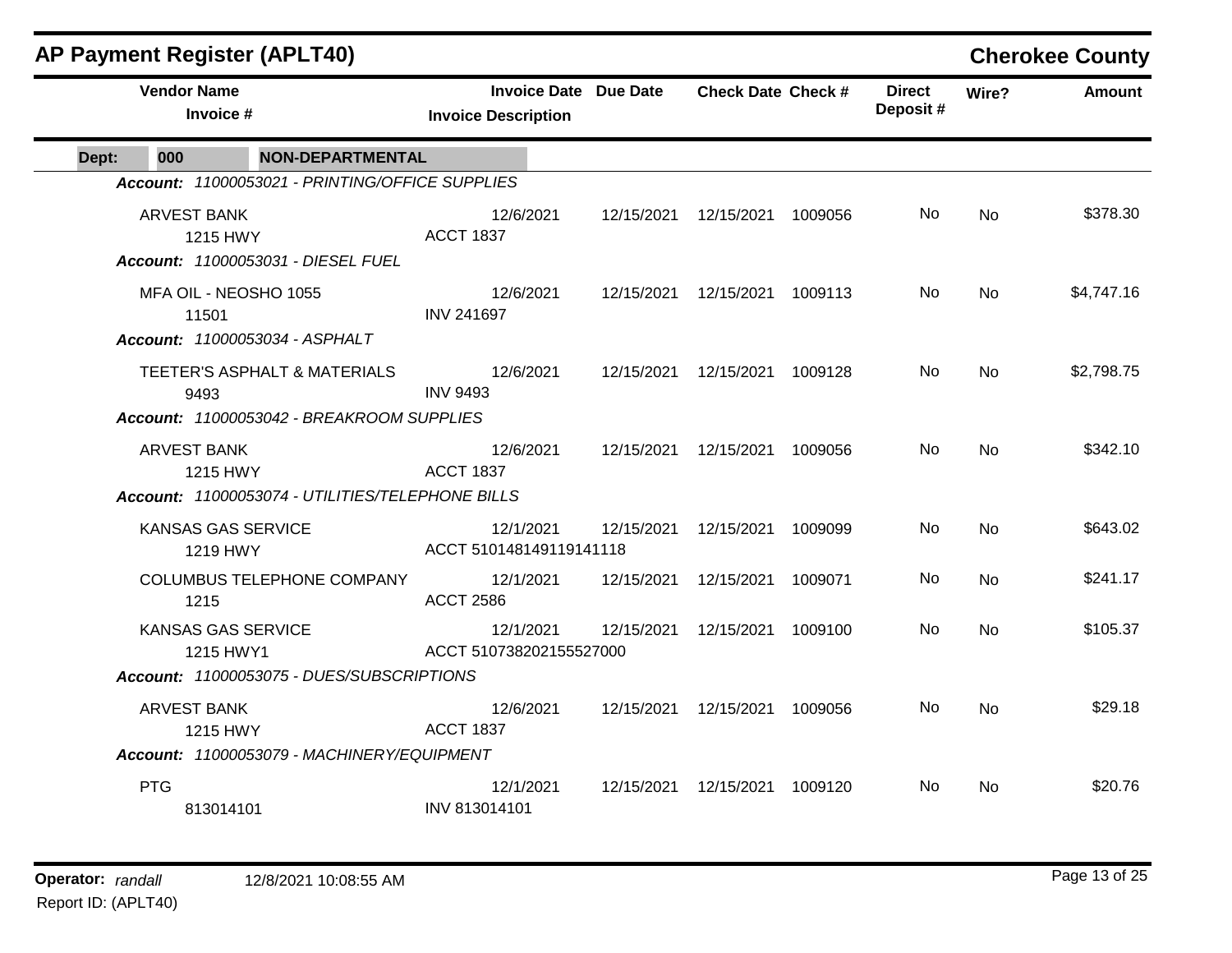| <b>AP Payment Register (APLT40)</b>            |                                                            |            |                           |         |                           |       | <b>Cherokee County</b> |
|------------------------------------------------|------------------------------------------------------------|------------|---------------------------|---------|---------------------------|-------|------------------------|
| <b>Vendor Name</b><br>Invoice #                | <b>Invoice Date Due Date</b><br><b>Invoice Description</b> |            | <b>Check Date Check #</b> |         | <b>Direct</b><br>Deposit# | Wire? | <b>Amount</b>          |
| <b>MIDWEST WHEEL</b><br>258916304              | 12/1/2021<br>INV 258916304                                 | 12/15/2021 | 12/15/2021                | 1009114 | No                        | No    | \$102.76               |
| NATALINIS AUTOMOTIVE<br>789883                 | 12/1/2021<br><b>INV 789883</b>                             | 12/15/2021 | 12/15/2021                | 1009117 | No                        | No    | \$22.81                |
| NATALINIS AUTOMOTIVE<br>790460                 | 12/1/2021<br><b>INV 790460</b>                             | 12/15/2021 | 12/15/2021                | 1009117 | No                        | No    | \$19.58                |
| NATALINIS AUTOMOTIVE<br>791069                 | 12/6/2021<br><b>INV 791069</b>                             | 12/15/2021 | 12/15/2021                | 1009117 | No                        | No    | \$29.16                |
| NATALINIS AUTOMOTIVE<br>791048                 | 12/6/2021<br><b>INV 791048</b>                             | 12/15/2021 | 12/15/2021                | 1009117 | No                        | No    | \$4.62                 |
| NATALINIS AUTOMOTIVE<br>791073                 | 12/6/2021<br>inv 791073                                    | 12/15/2021 | 12/15/2021                | 1009117 | No                        | No    | \$26.47                |
| NATALINIS AUTOMOTIVE<br>790815                 | 12/1/2021<br><b>INV 790815</b>                             | 12/15/2021 | 12/15/2021                | 1009117 | No                        | No    | \$164.89               |
| NATALINIS AUTOMOTIVE<br>791116                 | 12/6/2021<br><b>INV 791116</b>                             | 12/15/2021 | 12/15/2021                | 1009116 | No                        | No    | \$20.94                |
| <b>ARVEST BANK</b><br>1215 HWY                 | 12/6/2021<br><b>ACCT 1837</b>                              | 12/15/2021 | 12/15/2021                | 1009056 | No                        | No    | \$1,109.35             |
| <b>MIDWEST WHEEL</b><br>255252803              | 12/1/2021<br>INV 255252803                                 | 12/15/2021 | 12/15/2021                | 1009114 | No                        | No    | \$43.50                |
| <b>GENERAL MACHINERY OF PITTSBURG</b><br>18103 | 12/1/2021<br><b>INV 18103</b>                              | 12/15/2021 | 12/15/2021                | 1009090 | No                        | No    | \$25.00                |
| <b>MIDWEST WHEEL</b><br>2552528-04             | 12/1/2021<br>INV 255252804                                 | 12/15/2021 | 12/15/2021                | 1009114 | No                        | No    | \$14.50                |
| TRUE VALUE COLUMBUS<br>A455809                 | 12/6/2021<br><b>TRANS. A455809</b>                         | 12/15/2021 | 12/15/2021                | 1009129 | No                        | No    | \$17.96                |
| <b>MIDWEST WHEEL</b><br>258485501              | 12/6/2021<br>INV 258485501                                 | 12/15/2021 | 12/15/2021                | 1009114 | No                        | No    | \$21.54                |

### **Operator:** randall 12/8/2021 10:08:55 AM *Page 14 of 25 Page 14 of 25*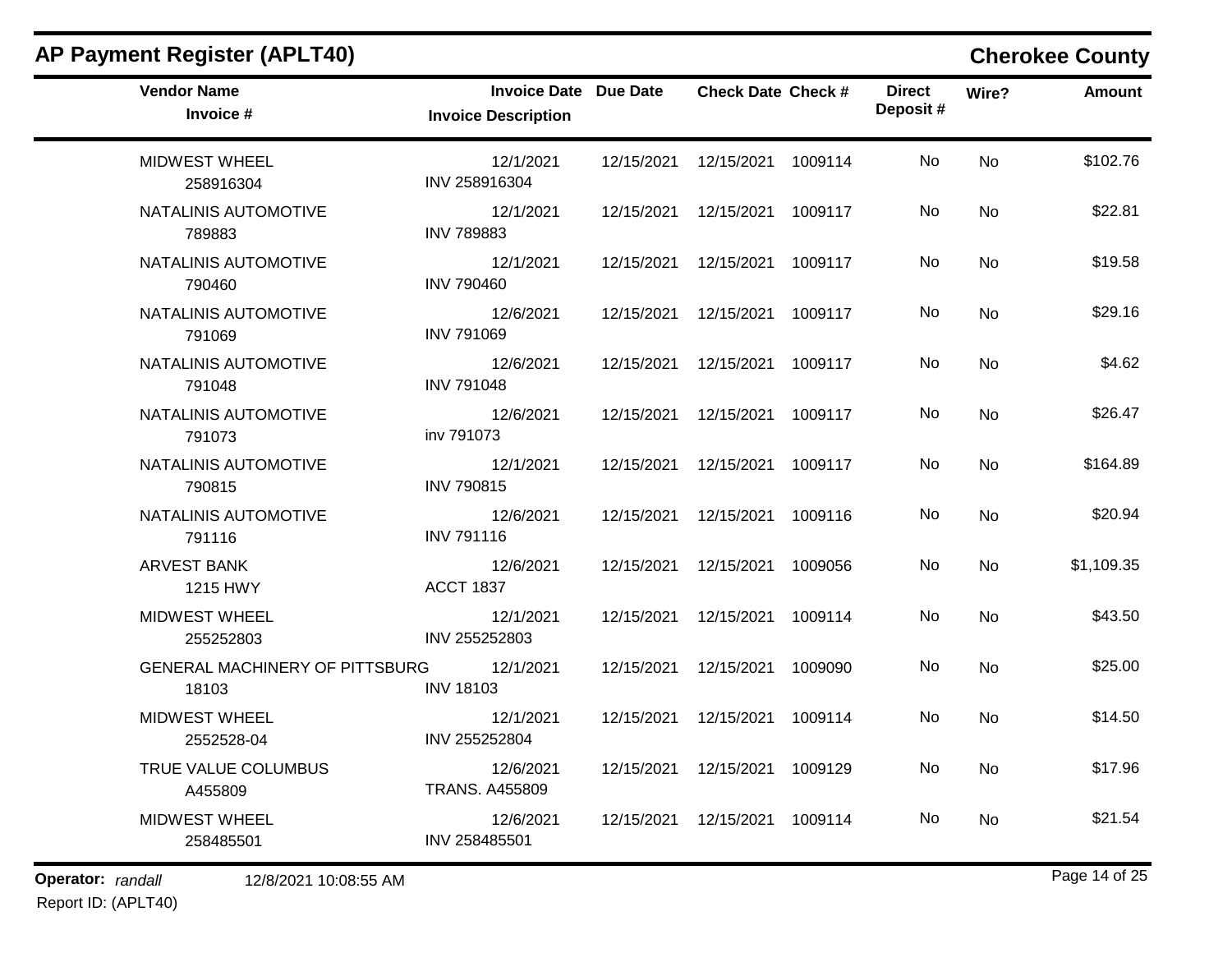| <b>Vendor Name</b><br>Invoice #            | <b>Invoice Date Due Date</b><br><b>Invoice Description</b> | <b>Check Date Check #</b>       |         | <b>Direct</b><br>Deposit# | Wire?     | <b>Amount</b> |
|--------------------------------------------|------------------------------------------------------------|---------------------------------|---------|---------------------------|-----------|---------------|
| NATALINIS AUTOMOTIVE<br>791024             | 12/6/2021<br><b>INV 791024</b>                             | 12/15/2021  12/15/2021  1009117 |         | No                        | <b>No</b> | \$142.30      |
| GENERAL MACHINERY OF PITTSBURG<br>18229    | 12/1/2021<br><b>INV 18229</b>                              | 12/15/2021  12/15/2021  1009090 |         | No                        | <b>No</b> | \$26.82       |
| JAY HATFIELD CHEVROLET<br>12764            | 12/6/2021<br><b>INV 12764</b>                              | 12/15/2021  12/15/2021  1009096 |         | No                        | <b>No</b> | \$42.66       |
| TRUE VALUE COLUMBUS<br>1215                | 12/1/2021<br><b>TRANS A455587</b>                          | 12/15/2021  12/15/2021  1009129 |         | No                        | <b>No</b> | \$46.78       |
| FARMERS COOPERATIVE ASSOCIATION<br>315853  | 12/6/2021<br>INV 315853                                    | 12/15/2021  12/15/2021  1009086 |         | No                        | <b>No</b> | \$14.46       |
| GENERAL MACHINERY OF PITTSBURG<br>18134    | 12/1/2021<br><b>INV 18134</b>                              | 12/15/2021  12/15/2021  1009090 |         | No                        | <b>No</b> | \$438.36      |
| DOLLAR GENERAL- REGIONS<br>1215            | 12/1/2021<br>ACCT 143065988                                | 12/15/2021  12/15/2021  1009080 |         | No                        | <b>No</b> | \$82.31       |
| NATALINIS AUTOMOTIVE<br>791280             | 12/6/2021<br><b>INV 791280</b>                             | 12/15/2021  12/15/2021  1009116 |         | No                        | No        | \$4.13        |
| FARMERS COOPERATIVE ASSOCIATION<br>315673  | 12/1/2021<br><b>INV 315673</b>                             | 12/15/2021  12/15/2021  1009086 |         | No                        | <b>No</b> | \$9.35        |
| NATALINIS AUTOMOTIVE<br>790770             | 12/1/2021<br><b>INV 790770</b>                             | 12/15/2021  12/15/2021  1009117 |         | No                        | <b>No</b> | \$154.12      |
| <b>HAROLD DEPENBUSCH</b><br>105905         | 12/6/2021<br><b>INV 105905</b>                             | 12/15/2021  12/15/2021          | 1009091 | No                        | No        | \$140.00      |
| <b>KIRKLAND</b><br>380053                  | 12/6/2021<br>INV 380053                                    | 12/15/2021  12/15/2021  1009105 |         | No                        | No        | \$337.40      |
| JOHN FABICK TRACTOR CO<br>JOC319503        | 12/1/2021<br><b>INV JOC319503</b>                          | 12/15/2021  12/15/2021  1009098 |         | No                        | No        | \$198.14      |
| FARMERS COOPERATIVE ASSOCIATION<br>313732  | 12/1/2021<br><b>INV 315732</b>                             | 12/15/2021  12/15/2021  1009086 |         | No                        | No        | \$8.71        |
| Operator: randall<br>12/8/2021 10:08:55 AM |                                                            |                                 |         |                           |           | Page 15 of 25 |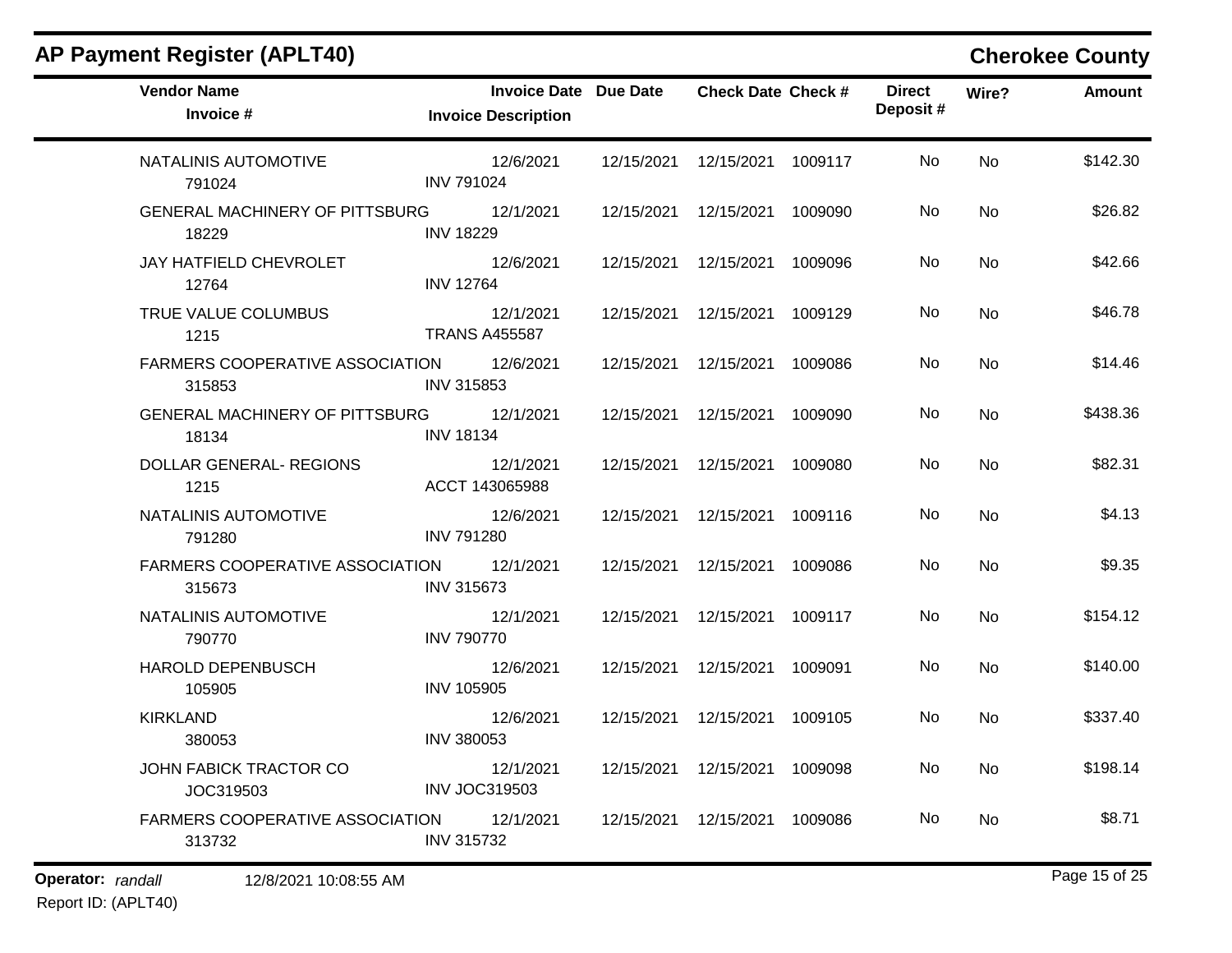m.

|       | <b>Vendor Name</b><br>Invoice #                                                            | <b>Invoice Date Due Date</b><br><b>Invoice Description</b> |            | <b>Check Date Check #</b> |         | <b>Direct</b><br>Deposit# | Wire?     | <b>Amount</b> |
|-------|--------------------------------------------------------------------------------------------|------------------------------------------------------------|------------|---------------------------|---------|---------------------------|-----------|---------------|
|       | NATALINIS AUTOMOTIVE<br>791130<br>Account: 11000053080 - MAINTENANCE/BLDGS & GROUNDS       | 12/6/2021<br><b>INV 791130</b>                             | 12/15/2021 | 12/15/2021 1009116        |         | No                        | <b>No</b> | \$30.93       |
|       | CLEAN THE UNIFORM CO JOPLIN<br>20261021                                                    | 12/1/2021<br>INV 20261021                                  | 12/15/2021 | 12/15/2021                | 1009069 | No                        | <b>No</b> | \$116.94      |
|       | CLEAN THE UNIFORM CO JOPLIN<br>20259361<br>Account: 11000053088 - PROFESSIONAL DEVELOPMENT | 12/1/2021<br>INV 20259361                                  | 12/15/2021 | 12/15/2021 1009069        |         | No                        | <b>No</b> | \$35.65       |
|       | <b>ARVEST BANK</b><br>1215 HWY1<br>Account: 11000053093 - OFFICE FURNITURE/EQUIP           | 12/6/2021<br>ACCT 3204, CREDIT                             | 12/15/2021 | 12/15/2021 1009056        |         | No.                       | <b>No</b> | (\$125.00)    |
|       | <b>DOLLAR GENERAL</b><br>1215<br>Account: 11000053238 - ASPHALT - DISTRICT #1              | 12/6/2021<br><b>CHRISTMAS DECORATIONS, TREE</b>            | 12/15/2021 | 12/15/2021 1009079        |         | No                        | <b>No</b> | \$164.95      |
|       | TEETER'S ASPHALT & MATERIALS<br>9387                                                       | 12/6/2021<br><b>INV 9387</b>                               | 12/15/2021 | 12/15/2021                | 1009128 | No                        | No        | \$30,452.42   |
|       | <b>Subtotal for Department: 000:</b>                                                       |                                                            |            |                           |         |                           |           | \$43,250.32   |
|       | <b>Subtotal for Fund: 110:</b>                                                             |                                                            |            |                           |         |                           |           |               |
| Fund: | <b>NOXIOUS WEED</b><br>130                                                                 |                                                            |            |                           |         |                           |           | \$43,250.32   |
|       | <b>NON-DEPARTMENTAL</b><br>000<br>Dept:                                                    |                                                            |            |                           |         |                           |           |               |
|       | Account: 13000053021 - PRINTING/OFFICE SUPPLIES                                            |                                                            |            |                           |         |                           |           |               |
|       | <b>ARVEST BANK</b><br>1215 NOX<br>Account: 13000053023 - EMPLOYEE FOOD/MEALS               | 12/6/2021<br><b>ACCT 9561</b>                              | 12/15/2021 | 12/15/2021                | 1009056 | No.                       | <b>No</b> | \$124.07      |
|       |                                                                                            |                                                            |            |                           |         |                           |           |               |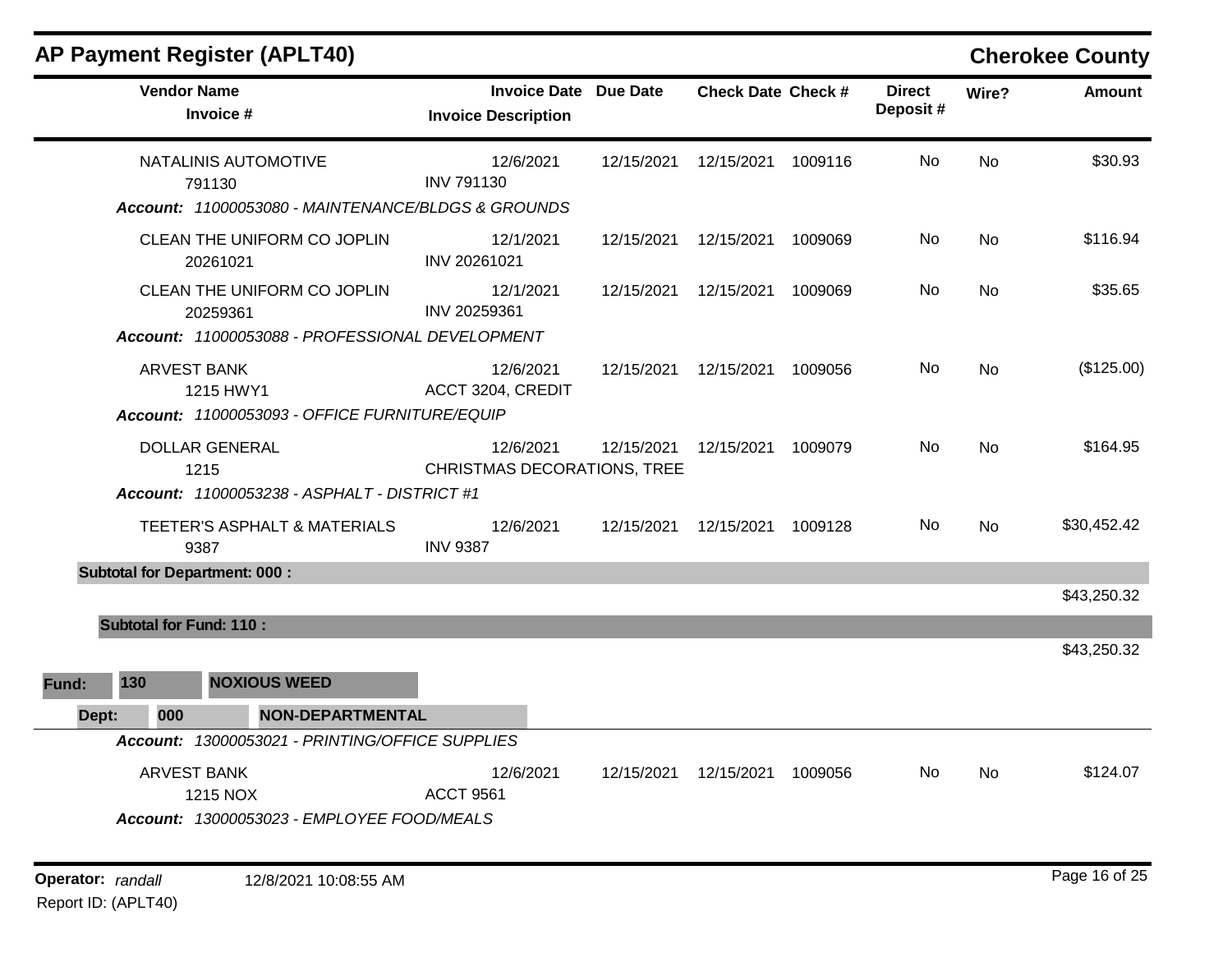| <b>Vendor Name</b><br>Invoice #                                                  | Invoice Date Due Date<br><b>Invoice Description</b> | <b>Check Date Check #</b>       | <b>Direct</b><br>Deposit# | Wire?     | Amount   |
|----------------------------------------------------------------------------------|-----------------------------------------------------|---------------------------------|---------------------------|-----------|----------|
| <b>ARVEST BANK</b><br>1215 NOX                                                   | 12/6/2021<br><b>ACCT 9561</b>                       | 12/15/2021  12/15/2021  1009056 | No                        | <b>No</b> | \$28.41  |
| Account: 13000053025 - PARTS/VEHICLE REPAIRS                                     |                                                     |                                 |                           |           |          |
| ARVEST BANK<br>1215 NOX                                                          | 12/6/2021<br><b>ACCT 9561</b>                       | 12/15/2021  12/15/2021  1009056 | No                        | <b>No</b> | \$170.97 |
| Account: 13000053029 - MISC SUPPLIES                                             |                                                     |                                 |                           |           |          |
| FARMERS COOPERATIVE ASSOCIATION<br>315235                                        | 12/1/2021<br><b>INV 315235</b>                      | 12/15/2021  12/15/2021  1009086 | No                        | <b>No</b> | \$68.05  |
| FARMERS COOPERATIVE ASSOCIATION 12/1/2021<br>315242                              | <b>INV 315242</b>                                   | 12/15/2021  12/15/2021  1009086 | No                        | <b>No</b> | \$9.37   |
| Account: 13000053074 - TELEPHONE BILLS                                           |                                                     |                                 |                           |           |          |
| COLUMBUS TELEPHONE COMPANY 12/1/2021<br>1215 NOX                                 | <b>ACCT 2293</b>                                    | 12/15/2021  12/15/2021  1009071 | No                        | <b>No</b> | \$128.20 |
| Account: 13000053077 - HOTEL RENTALS                                             |                                                     |                                 |                           |           |          |
| <b>ARVEST BANK</b><br>1215 NOX                                                   | 12/6/2021<br><b>ACCT 9561</b>                       | 12/15/2021  12/15/2021  1009056 | No.                       | <b>No</b> | \$127.88 |
| Account: 13000053088 - PROFESSIONAL DEVELOPMENT                                  |                                                     |                                 |                           |           |          |
| <b>JAMES C PARSONS</b><br>1215                                                   | 12/1/2021<br><b>REIMBURSEMENTS</b>                  | 12/15/2021  12/15/2021  1009095 | No                        | <b>No</b> | \$188.50 |
| Account: 13000053089 - OTHER CONTRACTUAL                                         |                                                     |                                 |                           |           |          |
| FARMERS COOPERATIVE ASSOCIATION 12/1/2021 12/15/2021 12/15/2021 1009086<br>27829 | <b>INV 27829</b>                                    |                                 | No.                       | <b>No</b> | \$136.85 |
| <b>Subtotal for Department: 000:</b>                                             |                                                     |                                 |                           |           |          |
|                                                                                  |                                                     |                                 |                           |           | \$982.30 |
| <b>Subtotal for Fund: 130:</b>                                                   |                                                     |                                 |                           |           |          |
|                                                                                  |                                                     |                                 |                           |           | \$982.30 |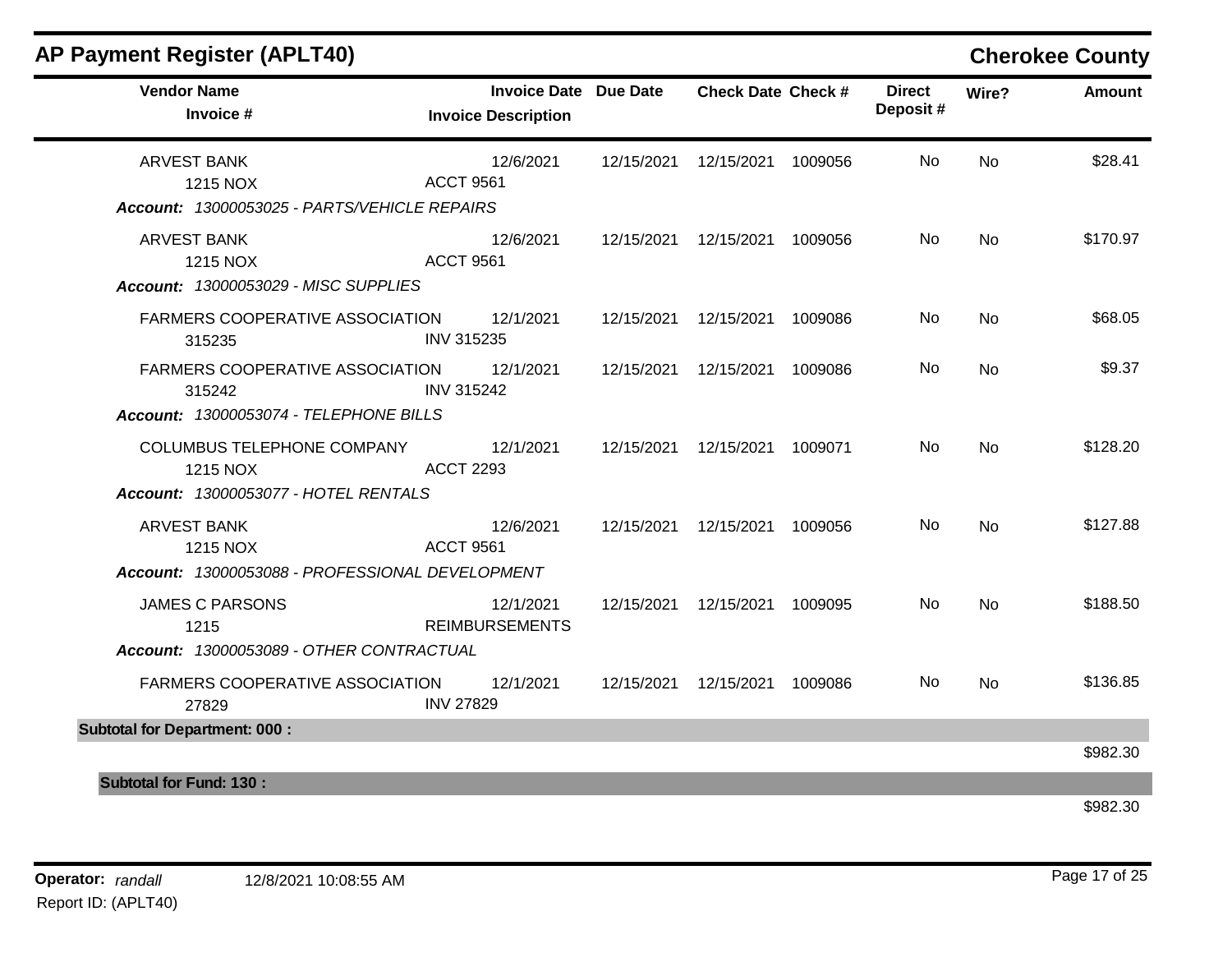|              |                                | <b>AP Payment Register (APLT40)</b>                                               |                                                            |            |                           |         |                           |                | <b>Cherokee County</b> |
|--------------|--------------------------------|-----------------------------------------------------------------------------------|------------------------------------------------------------|------------|---------------------------|---------|---------------------------|----------------|------------------------|
|              | <b>Vendor Name</b>             | Invoice #                                                                         | <b>Invoice Date Due Date</b><br><b>Invoice Description</b> |            | <b>Check Date Check #</b> |         | <b>Direct</b><br>Deposit# | Wire?          | <b>Amount</b>          |
| <b>Fund:</b> | 140                            | <b>HEALTH</b>                                                                     |                                                            |            |                           |         |                           |                |                        |
| Dept:        | 000                            | <b>NON-DEPARTMENTAL</b>                                                           |                                                            |            |                           |         |                           |                |                        |
|              |                                | Account: 14000053072 - GAS, ELECTRIC, WATER/PHONE                                 |                                                            |            |                           |         |                           |                |                        |
|              |                                | COLUMBUS TELEPHONE COMPANY<br>1215 HE                                             | 12/5/2021<br><b>ACCT 2060</b>                              | 12/15/2021 | 12/15/2021                | 1009071 | No.                       | <b>No</b>      | \$449.42               |
|              |                                | COLUMBUS TELEPHONE COMPANY<br>1215 HE1                                            | 12/5/2021<br><b>ACCT 2311</b>                              | 12/15/2021 | 12/15/2021                | 1009071 | No.                       | N <sub>0</sub> | \$53.64                |
|              |                                | <b>KANSAS GAS SERVICE</b><br>1215<br>Account: 14000053076 - PROFESSIONAL SERVICES | 12/1/2021<br>ACCT 510080477 1188672 27                     | 12/15/2021 | 12/15/2021                | 1009099 | No.                       | <b>No</b>      | \$100.00               |
|              |                                |                                                                                   |                                                            |            |                           |         |                           |                |                        |
|              | <b>CLASS LTD</b>               | 968                                                                               | 12/1/2021<br>INV 1-000968                                  |            | 12/15/2021  12/15/2021    | 1009068 | No.                       | <b>No</b>      | \$217.80               |
|              |                                | Account: 14000053182 - CONTRACTS                                                  |                                                            |            |                           |         |                           |                |                        |
|              |                                | POSTMASTER GENERAL<br>1215 HE                                                     | 12/5/2021<br>12 MONTH RENTAL, POBOX 107                    | 12/15/2021 | 12/15/2021                | 1009118 | No.                       | <b>No</b>      | \$100.00               |
|              |                                | <b>Subtotal for Department: 000:</b>                                              |                                                            |            |                           |         |                           |                |                        |
|              |                                |                                                                                   |                                                            |            |                           |         |                           |                | \$920.86               |
|              | <b>Subtotal for Fund: 140:</b> |                                                                                   |                                                            |            |                           |         |                           |                | \$920.86               |
|              |                                |                                                                                   |                                                            |            |                           |         |                           |                |                        |
| Fund:        | 160                            | <b>DIRECT ELECTION</b>                                                            |                                                            |            |                           |         |                           |                |                        |
| Dept:        | 000                            | <b>NON-DEPARTMENTAL</b>                                                           |                                                            |            |                           |         |                           |                |                        |
|              |                                | Account: 16000053070 - CONTRACTUAL                                                |                                                            |            |                           |         |                           |                |                        |
|              |                                | ELECTION SYSTEMS & SOFTWARE<br>CD2012530                                          | 12/1/2021<br><b>INV CD2012530</b>                          | 12/15/2021 | 12/15/2021                | 1009082 | No                        | <b>No</b>      | \$1,625.00             |
|              |                                | Account: 16000053280 - POLL WORKERS                                               |                                                            |            |                           |         |                           |                |                        |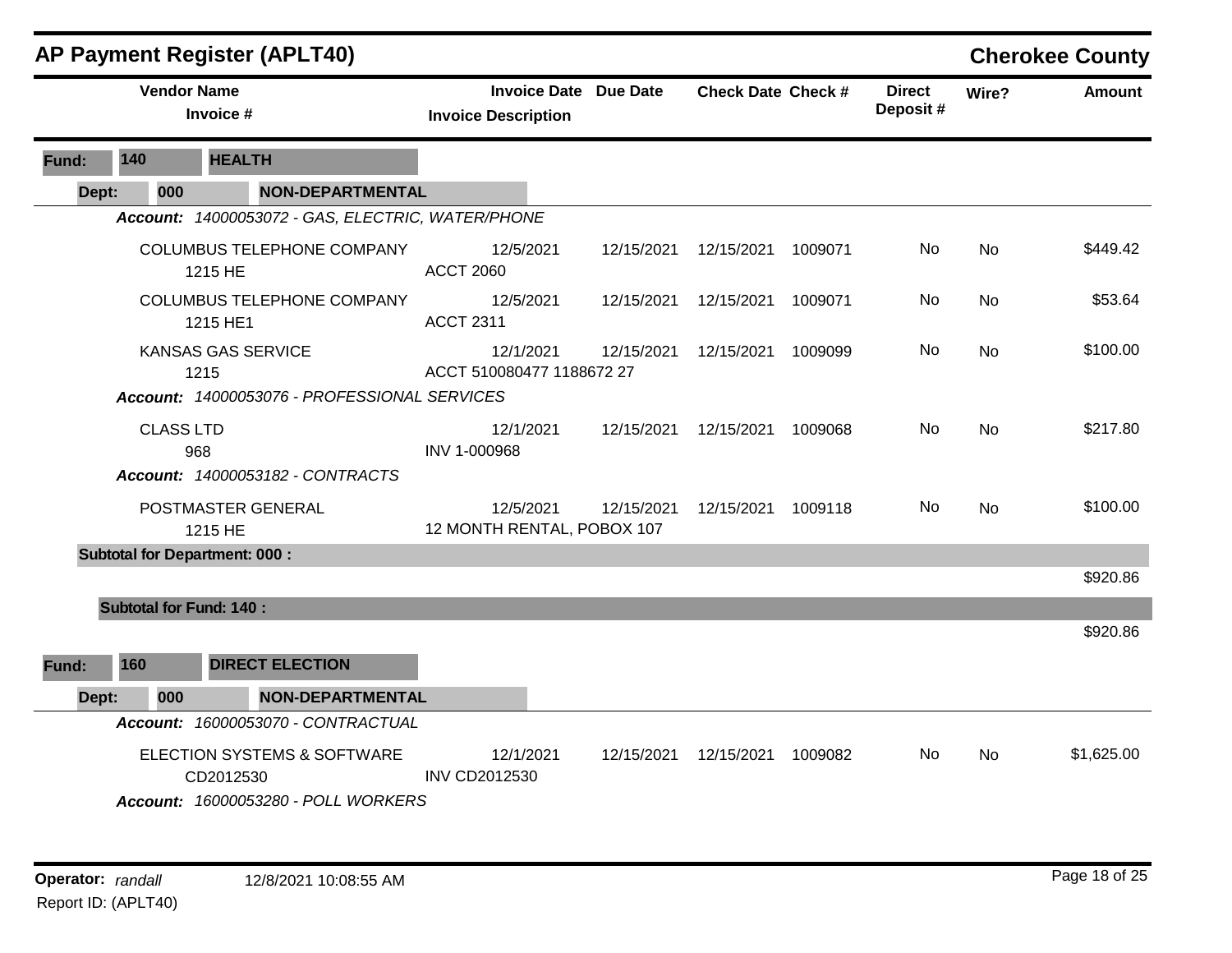|              |                                                     |                         |                                                            |            |                           |         |                           |           | <b>Cherokee County</b> |
|--------------|-----------------------------------------------------|-------------------------|------------------------------------------------------------|------------|---------------------------|---------|---------------------------|-----------|------------------------|
|              | <b>Vendor Name</b><br>Invoice #                     |                         | <b>Invoice Date Due Date</b><br><b>Invoice Description</b> |            | <b>Check Date Check #</b> |         | <b>Direct</b><br>Deposit# | Wire?     | <b>Amount</b>          |
|              | <b>ELECTION SYSTEMS &amp; SOFTWARE</b><br>CD2012530 | <b>INV CD2012530</b>    | 12/1/2021                                                  | 12/15/2021 | 12/15/2021                | 1009082 | No.                       | <b>No</b> | \$3,050.00             |
|              | <b>Subtotal for Department: 000:</b>                |                         |                                                            |            |                           |         |                           |           |                        |
|              |                                                     |                         |                                                            |            |                           |         |                           |           | \$4,675.00             |
|              | <b>Subtotal for Fund: 160:</b>                      |                         |                                                            |            |                           |         |                           |           |                        |
|              |                                                     |                         |                                                            |            |                           |         |                           |           | \$4,675.00             |
| 220<br>Fund: | <b>AMBULANCE</b>                                    |                         |                                                            |            |                           |         |                           |           |                        |
| Dept:        | 000                                                 | <b>NON-DEPARTMENTAL</b> |                                                            |            |                           |         |                           |           |                        |
|              | Account: 22000053089 - OTHER CONTRACTUAL            |                         |                                                            |            |                           |         |                           |           |                        |
|              | CHEROKEE COUNTY AMBULANCE-DIST #2                   |                         | 12/1/2021                                                  | 12/15/2021 | 12/15/2021                | 1009065 | N <sub>0</sub>            | No        | \$50,632.26            |
|              | 1215                                                |                         | MONTHLY DISTRIBUTION                                       |            |                           |         |                           |           |                        |
|              | <b>Subtotal for Department: 000:</b>                |                         |                                                            |            |                           |         |                           |           |                        |
|              |                                                     |                         |                                                            |            |                           |         |                           |           | \$50,632.26            |
|              | <b>Subtotal for Fund: 220:</b>                      |                         |                                                            |            |                           |         |                           |           |                        |
|              |                                                     |                         |                                                            |            |                           |         |                           |           | \$50,632.26            |
| 224<br>Fund: | <b>CHEROKEE COUNTY 911</b>                          |                         |                                                            |            |                           |         |                           |           |                        |
| Dept:        | 000                                                 | <b>NON-DEPARTMENTAL</b> |                                                            |            |                           |         |                           |           |                        |
|              | Account: 22400053300 - MISC PAID OUT                |                         |                                                            |            |                           |         |                           |           |                        |
|              | CRAW-KAN TELEPHONE COOPERATIVE INC<br>1215 224      |                         | 12/5/2021<br>INV 1818SZ10901.006                           | 12/15/2021 | 12/15/2021                | 1009074 | No                        | <b>No</b> | \$98.00                |
|              | <b>VERIZON WIRELESS</b><br>9893159575               | INV 9893159575          | 12/1/2021                                                  | 12/15/2021 | 12/15/2021                | 1009131 | No                        | <b>No</b> | \$1,280.44             |
|              | <b>AT&amp;T MOBILITY</b><br>1215                    |                         | 12/1/2021<br>ACCT 287297386061                             | 12/15/2021 | 12/15/2021                | 1009058 | No                        | No        | \$91.28                |
|              | <b>Subtotal for Department: 000:</b>                |                         |                                                            |            |                           |         |                           |           |                        |
|              |                                                     |                         |                                                            |            |                           |         |                           |           | \$1,469.72             |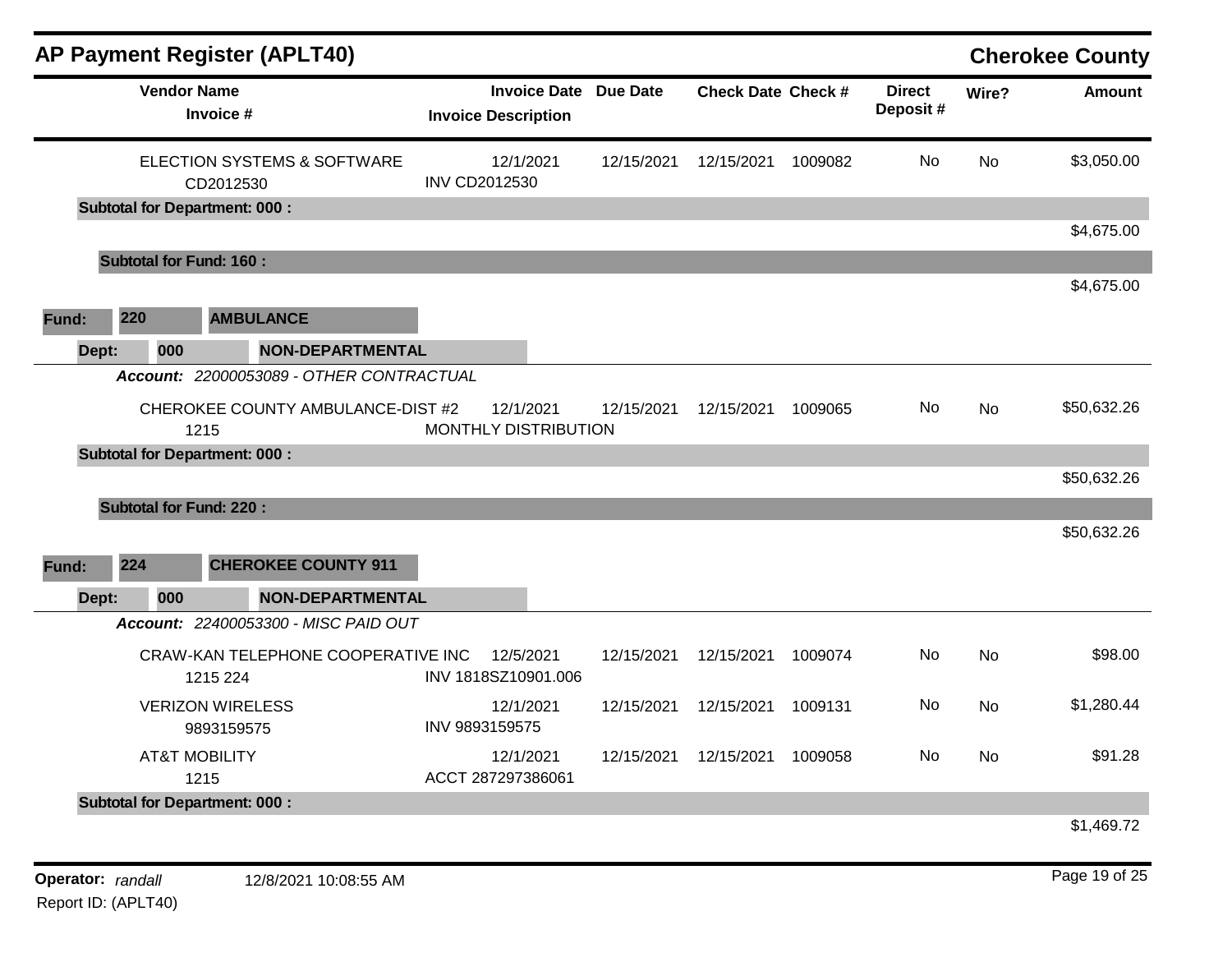|       |                                | <b>AP Payment Register (APLT40)</b>                                                |                                                            |            |                           |         |                           |           | <b>Cherokee County</b> |
|-------|--------------------------------|------------------------------------------------------------------------------------|------------------------------------------------------------|------------|---------------------------|---------|---------------------------|-----------|------------------------|
|       | <b>Vendor Name</b>             | Invoice #                                                                          | <b>Invoice Date Due Date</b><br><b>Invoice Description</b> |            | <b>Check Date Check #</b> |         | <b>Direct</b><br>Deposit# | Wire?     | <b>Amount</b>          |
|       | <b>Subtotal for Fund: 224:</b> |                                                                                    |                                                            |            |                           |         |                           |           |                        |
| Fund: | 230                            | <b>APPRAISER COSTS</b>                                                             |                                                            |            |                           |         |                           |           | \$1,469.72             |
| Dept: | 000                            | NON-DEPARTMENTAL                                                                   |                                                            |            |                           |         |                           |           |                        |
|       |                                | Account: 23000053021 - PRINTING/OFFICE SUPPLIES                                    |                                                            |            |                           |         |                           |           |                        |
|       | <b>ARVEST BANK</b>             | 1215 AP<br>Account: 23000053074 - TELEPHONE BILLS                                  | 12/6/2021<br><b>ACCT 5472</b>                              | 12/15/2021 | 12/15/2021                | 1009056 | No                        | No        | \$56.00                |
|       |                                | COLUMBUS TELEPHONE COMPANY<br>1215 CH<br>Account: 23000053075 - DUES/SUBSCRIPTIONS | 12/1/2021<br><b>ACCT 7577</b>                              | 12/15/2021 | 12/15/2021                | 1009071 | No.                       | <b>No</b> | \$121.96               |
|       |                                | <b>ARVEST BANK</b><br>1215 AP1                                                     | 12/6/2021<br><b>ACCT 3196</b>                              | 12/15/2021 | 12/15/2021                | 1009056 | No.                       | <b>No</b> | \$259.00               |
|       |                                | POSTMASTER GENERAL<br>1215 AP<br>Account: 23000053094 - VEHICLES                   | 12/6/2021<br>PO BOX 352, YEARLY RENTAL                     | 12/15/2021 | 12/15/2021                | 1009118 | No.                       | No        | \$160.00               |
|       |                                | MIKE CARPINO FORD MERCURY INC<br>1215                                              | 12/6/2021<br>2021 FORD BRONCO                              | 12/15/2021 | 12/15/2021                | 1009115 | No.                       | No        | \$35,000.00            |
|       |                                | <b>Subtotal for Department: 000:</b>                                               |                                                            |            |                           |         |                           |           |                        |
|       | <b>Subtotal for Fund: 230:</b> |                                                                                    |                                                            |            |                           |         |                           |           | \$35,596.96            |
|       |                                |                                                                                    |                                                            |            |                           |         |                           |           | \$35,596.96            |
| Fund: | 260                            | <b>EMPLOYEE BENEFITS</b>                                                           |                                                            |            |                           |         |                           |           |                        |
|       | 000<br>Dept:                   | <b>NON-DEPARTMENTAL</b>                                                            |                                                            |            |                           |         |                           |           |                        |
|       |                                | Account: 26000053005 - EMPLOYEE BENEFITS                                           |                                                            |            |                           |         |                           |           |                        |

**Operator:** randall 12/8/2021 10:08:55 AM *Page 20 of 25 Page 20 of 25* Report ID: (APLT40)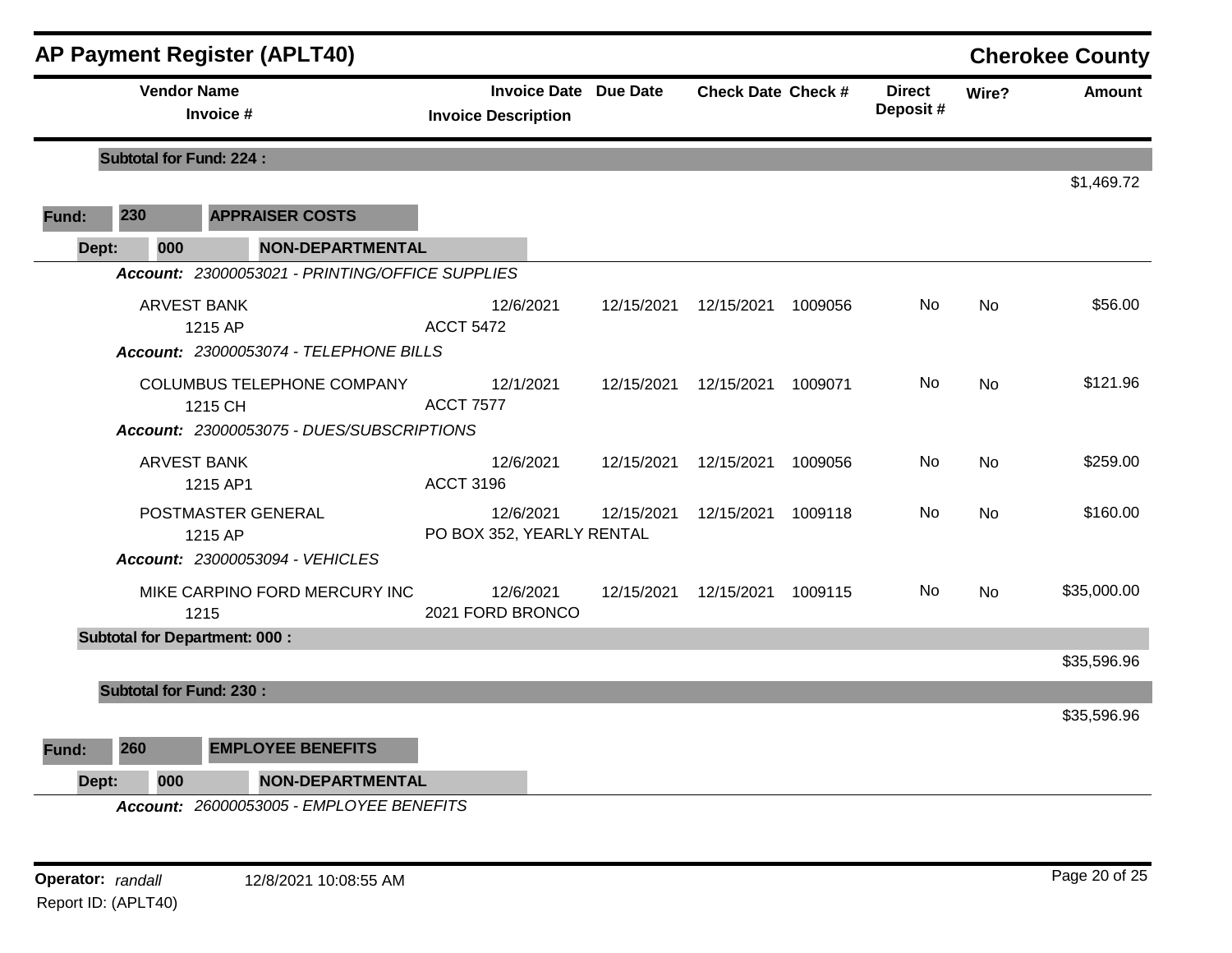| <b>AP Payment Register (APLT40)</b>         |                                                            |            |                           |         |                           |           | <b>Cherokee County</b> |
|---------------------------------------------|------------------------------------------------------------|------------|---------------------------|---------|---------------------------|-----------|------------------------|
| <b>Vendor Name</b><br>Invoice #             | <b>Invoice Date Due Date</b><br><b>Invoice Description</b> |            | <b>Check Date Check #</b> |         | <b>Direct</b><br>Deposit# | Wire?     | Amount                 |
| <b>LABETTE BANK</b><br>1215                 | 12/6/2021<br><b>GIFT CARDS</b>                             | 12/15/2021 | 12/15/2021                | 1009106 | No                        | <b>No</b> | \$7,612.50             |
| <b>Subtotal for Department: 000:</b>        |                                                            |            |                           |         |                           |           | \$7,612.50             |
| <b>Subtotal for Fund: 260:</b>              |                                                            |            |                           |         |                           |           |                        |
| 300<br><b>SERVICE FOR ELDERLY</b><br>Fund:  |                                                            |            |                           |         |                           |           | \$7,612.50             |
| Dept:<br>000<br><b>NON-DEPARTMENTAL</b>     |                                                            |            |                           |         |                           |           |                        |
| Account: 30000053072 - GAS, ELECTRIC, WATER |                                                            |            |                           |         |                           |           |                        |
| <b>KANSAS GAS SERVICE</b><br>1215 EL2       | 12/1/2021<br>ACCT 510724504 201498218                      | 12/15/2021 | 12/15/2021                | 1009099 | No                        | <b>No</b> | \$50.97                |
| <b>KANSAS GAS SERVICE</b><br>1215 EL1       | 12/1/2021<br>ACCT 512076592 1191351 09                     | 12/15/2021 | 12/15/2021                | 1009099 | No.                       | <b>No</b> | \$115.17               |
| <b>KANSAS GAS SERVICE</b><br>1215 EL        | 12/1/2021<br>ACCT 510020083 11753820                       | 12/15/2021 | 12/15/2021                | 1009099 | No                        | <b>No</b> | \$55.94                |
| <b>LIBERTY UTILITIES</b><br>1215 EL         | 12/1/2021<br>ACCT 124991-59-7                              | 12/15/2021 | 12/15/2021                | 1009108 | No                        | <b>No</b> | \$106.70               |
| Account: 30000053074 - TELEPHONE BILLS      |                                                            |            |                           |         |                           |           |                        |
| <b>CENTURYLINK</b><br>1215EL                | 12/1/2021<br>ACCT 320497874                                | 12/15/2021 | 12/15/2021                | 1009063 | No                        | <b>No</b> | \$4.24                 |
| <b>CENTURYLINK</b><br>1215                  | 12/1/2021<br>ACCT 320494722                                | 12/15/2021 | 12/15/2021                | 1009063 | No                        | <b>No</b> | \$4.24                 |
| <b>Subtotal for Department: 000:</b>        |                                                            |            |                           |         |                           |           |                        |
| <b>Subtotal for Fund: 300:</b>              |                                                            |            |                           |         |                           |           | \$337.26               |
|                                             |                                                            |            |                           |         |                           |           | \$337.26               |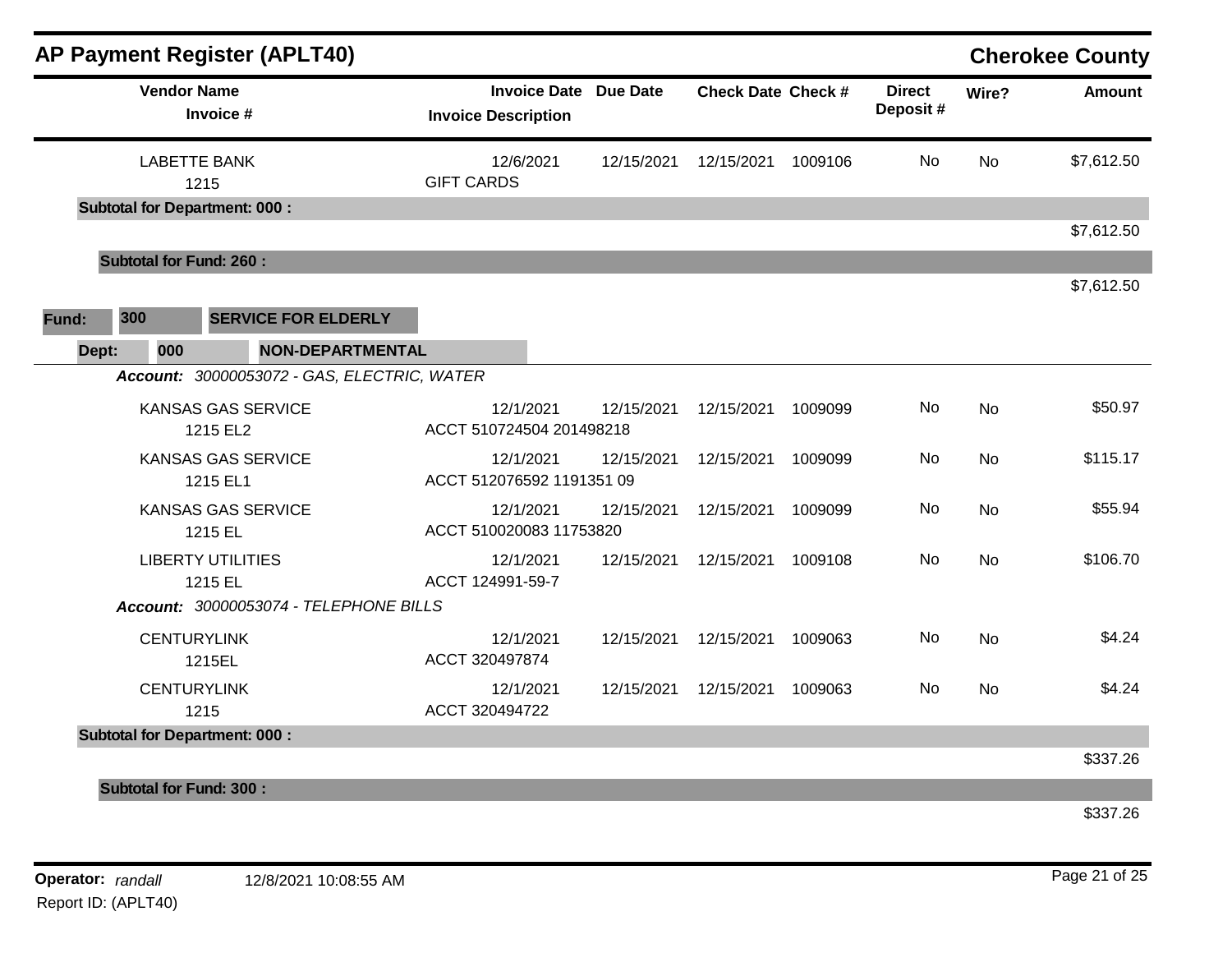|       | AP Payment Register (APLT40) |                    |                                             |                         |                               |                              |                           |         |                            |           | <b>Cherokee County</b> |
|-------|------------------------------|--------------------|---------------------------------------------|-------------------------|-------------------------------|------------------------------|---------------------------|---------|----------------------------|-----------|------------------------|
|       |                              | <b>Vendor Name</b> | Invoice #                                   |                         | <b>Invoice Description</b>    | <b>Invoice Date Due Date</b> | <b>Check Date Check #</b> |         | <b>Direct</b><br>Deposit # | Wire?     | Amount                 |
| Fund: | 330                          |                    | <b>SEWER DISTRICT#1 OPER</b>                |                         |                               |                              |                           |         |                            |           |                        |
| Dept: |                              | 000                |                                             | <b>NON-DEPARTMENTAL</b> |                               |                              |                           |         |                            |           |                        |
|       |                              |                    | Account: 33000053072 - GAS, ELECTRIC, WATER |                         |                               |                              |                           |         |                            |           |                        |
|       |                              |                    | <b>LIBERTY UTILITIES</b><br>1215 SW3        |                         | 12/1/2021<br>ACCT 535793-78-0 | 12/15/2021                   | 12/15/2021                | 1009108 | No.                        | <b>No</b> | \$38.41                |
|       |                              |                    | <b>LIBERTY UTILITIES</b><br>1215 SW2        |                         | 12/1/2021<br>ACCT 059522-21-9 | 12/15/2021                   | 12/15/2021                | 1009108 | <b>No</b>                  | No        | \$129.20               |
|       |                              |                    | <b>LIBERTY UTILITIES</b><br>1215 SW1        |                         | 12/1/2021<br>ACCT 487490-67-4 | 12/15/2021                   | 12/15/2021                | 1009108 | No                         | <b>No</b> | \$50.20                |
|       |                              |                    | <b>LIBERTY UTILITIES</b><br>1215 SW         |                         | 12/1/2021<br>ACCT 47731-85-1  | 12/15/2021                   | 12/15/2021                | 1009108 | No                         | <b>No</b> | \$857.63               |
|       |                              |                    | Account: 33000053074 - TELEPHONE BILLS      |                         |                               |                              |                           |         |                            |           |                        |
|       |                              |                    | <b>CENTURYLINK</b><br>1215 SEW              |                         | 12/1/2021<br>ACCT 438097159   | 12/15/2021                   | 12/15/2021                | 1009064 | No                         | <b>No</b> | \$201.96               |
|       |                              |                    | <b>Subtotal for Department: 000:</b>        |                         |                               |                              |                           |         |                            |           |                        |
|       |                              |                    |                                             |                         |                               |                              |                           |         |                            |           | \$1,277.40             |
|       |                              |                    | <b>Subtotal for Fund: 330:</b>              |                         |                               |                              |                           |         |                            |           |                        |
|       |                              |                    |                                             |                         |                               |                              |                           |         |                            |           | \$1,277.40             |
| Fund: | 413                          |                    | <b>ATTORNEY APPLICATION</b>                 |                         |                               |                              |                           |         |                            |           |                        |
| Dept: |                              | 000                |                                             | <b>NON-DEPARTMENTAL</b> |                               |                              |                           |         |                            |           |                        |
|       |                              |                    | Account: 41300053089 - OTHER CONTRACTUAL    |                         |                               |                              |                           |         |                            |           |                        |
|       |                              |                    | <b>ARVEST BANK</b><br>1215 AT1              |                         | 12/6/2021<br><b>ACCT1969</b>  | 12/15/2021                   | 12/15/2021                | 1009056 | No.                        | No        | \$13.89                |
|       |                              |                    | <b>Subtotal for Department: 000:</b>        |                         |                               |                              |                           |         |                            |           |                        |
|       |                              |                    |                                             |                         |                               |                              |                           |         |                            |           | \$13.89                |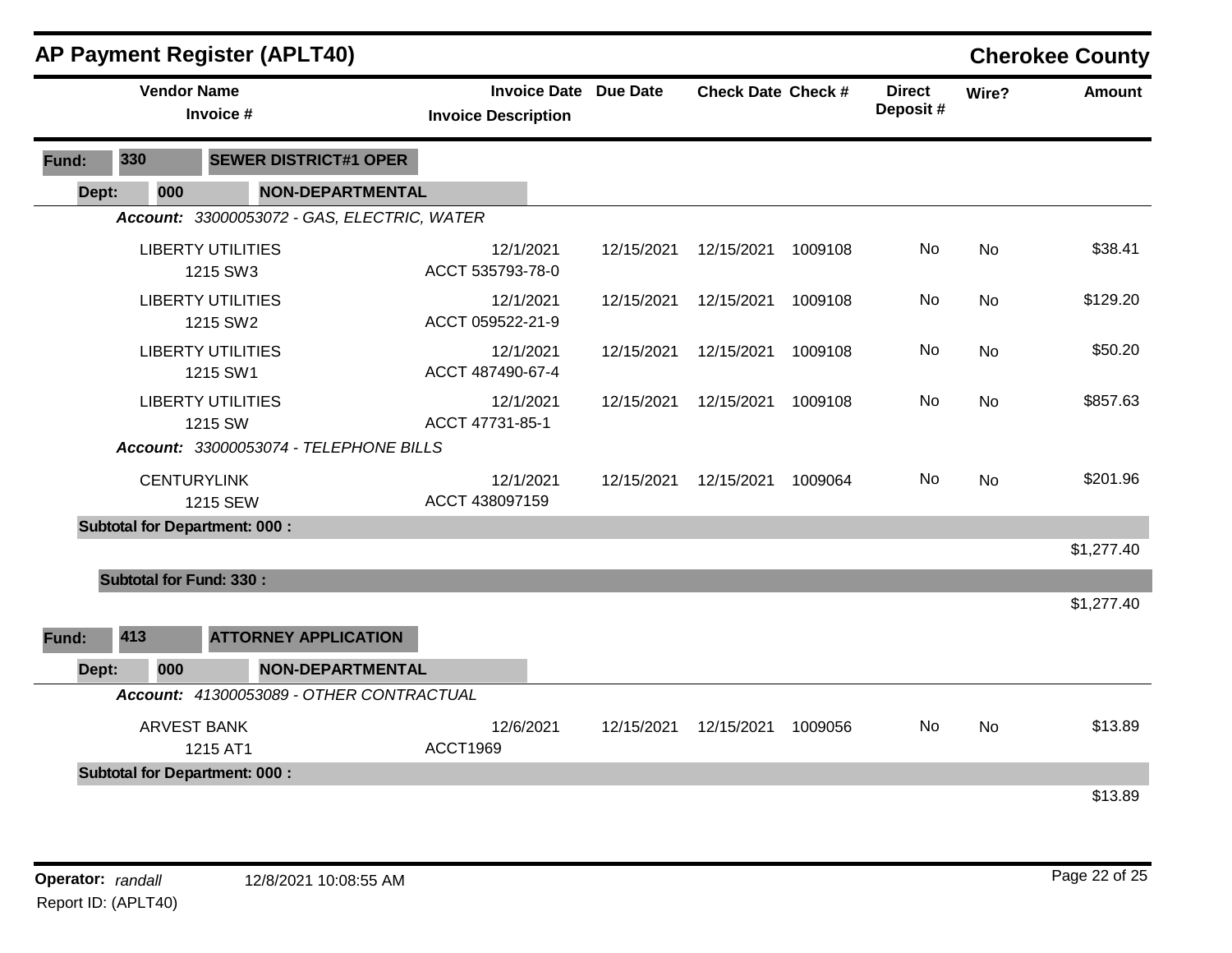|       |                                            | <b>AP Payment Register (APLT40)</b>  |                                                            |            |                           |         |                            |                | <b>Cherokee County</b> |
|-------|--------------------------------------------|--------------------------------------|------------------------------------------------------------|------------|---------------------------|---------|----------------------------|----------------|------------------------|
|       | <b>Vendor Name</b>                         | Invoice #                            | <b>Invoice Date Due Date</b><br><b>Invoice Description</b> |            | <b>Check Date Check #</b> |         | <b>Direct</b><br>Deposit # | Wire?          | <b>Amount</b>          |
|       | <b>Subtotal for Fund: 413:</b>             |                                      |                                                            |            |                           |         |                            |                |                        |
| Fund: | 460                                        | <b>VIN</b>                           |                                                            |            |                           |         |                            |                | \$13.89                |
| Dept: | 000                                        | <b>NON-DEPARTMENTAL</b>              |                                                            |            |                           |         |                            |                |                        |
|       |                                            | Account: 46000053300 - MISC PAID OUT |                                                            |            |                           |         |                            |                |                        |
|       |                                            | <b>ARVEST BANK</b><br>1215 SH        | 12/6/2021<br><b>ACCT 8604</b>                              | 12/15/2021 | 12/15/2021                | 1009056 | No                         | No             | \$2,427.00             |
|       |                                            | <b>ARVEST BANK</b><br>1215 SH3       | 12/6/2021<br><b>ACCT 1670</b>                              | 12/15/2021 | 12/15/2021                | 1009056 | No.                        | <b>No</b>      | \$541.55               |
|       | <b>ARVEST BANK</b><br>1215 SH <sub>2</sub> |                                      | 12/6/2021<br><b>ACCT 1605</b>                              | 12/15/2021 | 12/15/2021                | 1009056 | No                         | No.            | \$457.80               |
|       |                                            | <b>Subtotal for Department: 000:</b> |                                                            |            |                           |         |                            |                |                        |
|       |                                            |                                      |                                                            |            |                           |         |                            |                | \$3,426.35             |
|       | <b>Subtotal for Fund: 460:</b>             |                                      |                                                            |            |                           |         |                            |                | \$3,426.35             |
|       |                                            |                                      |                                                            |            |                           |         |                            |                |                        |
| Fund: | 490                                        | <b>SPECIAL LAW ENFORCEM</b>          |                                                            |            |                           |         |                            |                |                        |
| Dept: | 000                                        | <b>NON-DEPARTMENTAL</b>              |                                                            |            |                           |         |                            |                |                        |
|       |                                            | Account: 49000053300 - MISC PAID OUT |                                                            |            |                           |         |                            |                |                        |
|       |                                            | <b>ARVEST BANK</b><br>1215 SH        | 12/6/2021<br><b>ACCT 8604</b>                              | 12/15/2021 | 12/15/2021                | 1009056 | No                         | N <sub>o</sub> | \$690.94               |
|       | COMMUNITY HEALTH CENTER OF SEK<br>1215     |                                      | 12/6/2021<br><b>COVID GROCERIES</b>                        | 12/15/2021 | 12/15/2021                | 1009073 | No.                        | <b>No</b>      | \$114.83               |
|       | DAYLIGHT DONUT SHOP<br>751125              |                                      | 12/1/2021<br><b>INV 751125</b>                             | 12/15/2021 | 12/15/2021                | 1009077 | No                         | No             | \$25.88                |
|       |                                            | <b>Subtotal for Department: 000:</b> |                                                            |            |                           |         |                            |                |                        |
|       |                                            |                                      |                                                            |            |                           |         |                            |                | \$831.65               |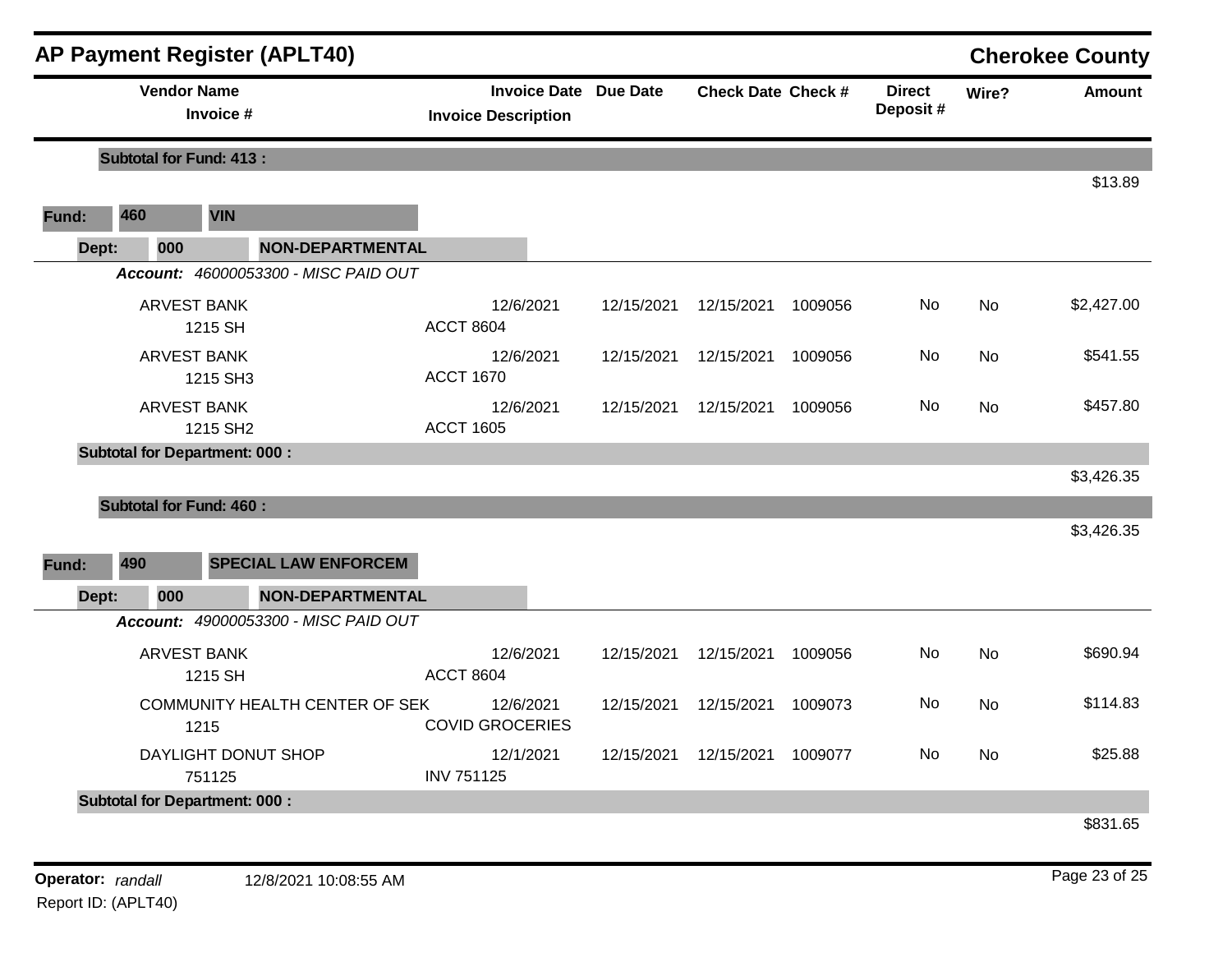| AP Payment Register (APLT40)    |                                                            |                                   |                           |       | <b>Cherokee County</b> |
|---------------------------------|------------------------------------------------------------|-----------------------------------|---------------------------|-------|------------------------|
| <b>Vendor Name</b><br>Invoice # | <b>Invoice Date Due Date</b><br><b>Invoice Description</b> | <b>Check Date Check #</b>         | <b>Direct</b><br>Deposit# | Wire? | <b>Amount</b>          |
| <b>Subtotal for Fund: 490:</b>  |                                                            |                                   |                           |       |                        |
|                                 |                                                            |                                   |                           |       | \$831.65               |
|                                 |                                                            | Total for Bank 1 Account 1120298: |                           |       | \$233,239.43           |
|                                 |                                                            | ***** Total Invoices Paid:        |                           |       | \$233,239.43           |